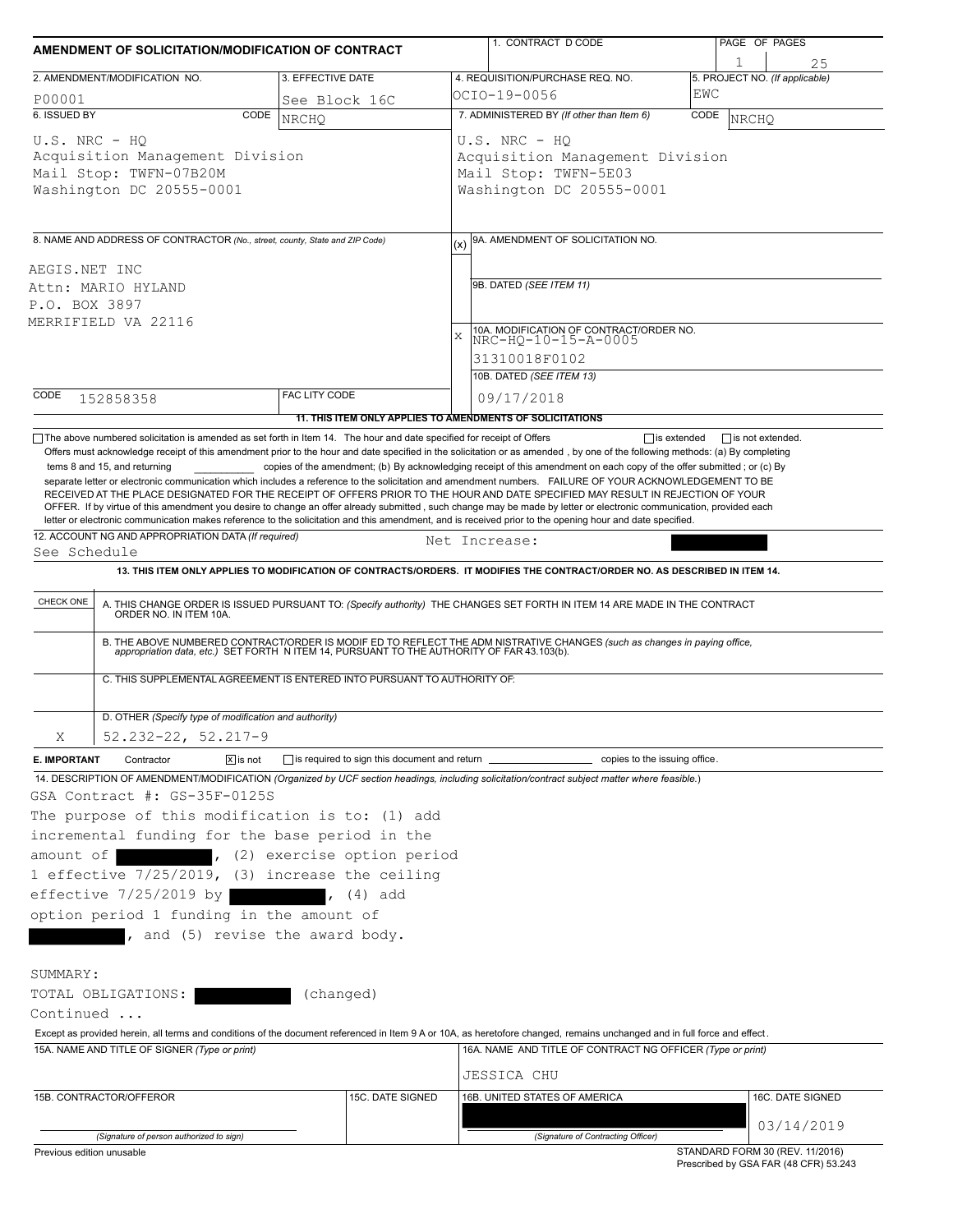#### REFERENCE NO. OF DOCUMENT BEING CONTINUED **PAGE**  $OF$ **CONTINUATION SHEET** NRC-HQ-10-15-A-0005/31310018F0102/P00001  $\overline{c}$ 25

NAME OF OFFEROR OR CONTRACTOR AEGIS.NET INC

| <b>ITEM NO.</b> | <b>SUPPL ES/SERVICES</b>                                                                                                                                    | <b>QUANTITY UNIT</b> |     | <b>UNIT PRICE</b> | <b>AMOUNT</b> |
|-----------------|-------------------------------------------------------------------------------------------------------------------------------------------------------------|----------------------|-----|-------------------|---------------|
| (A)             | (B)                                                                                                                                                         | (C)                  | (D) | (E)               | (F)           |
|                 | BASE AND EXERCISED CEILING:<br>(changed)<br>BASE AND ALL CEILING: \$1,250,739.08 (unchanged)<br>Period of Performance: 09/25/2018 to 07/24/2020             |                      |     |                   |               |
|                 | Change Item 00001 to read as follows (amount shown<br>is the total amount):                                                                                 |                      |     |                   |               |
| 00001           | BASE Period - Senior IT Security Officer Support<br>Services (SITSOSS) IV&V                                                                                 |                      |     |                   |               |
|                 |                                                                                                                                                             |                      |     |                   |               |
|                 |                                                                                                                                                             |                      |     |                   |               |
|                 |                                                                                                                                                             |                      |     |                   |               |
|                 | Change Item 00002 to read as follows (amount shown                                                                                                          |                      |     |                   |               |
|                 | is the total amount):                                                                                                                                       |                      |     |                   |               |
| 00002           | OPTION PERIOD 1 - Senior IT Security Officer<br>Support Services (SITSOSS) IV&V<br>Amount: \$0.00 (Option Line Item)<br>Anticipated Exercise Date07/24/2019 |                      |     |                   |               |
|                 | Period of Performance: 07/25/2019 to 07/24/2020                                                                                                             |                      |     |                   |               |
|                 |                                                                                                                                                             |                      |     |                   |               |
|                 |                                                                                                                                                             |                      |     |                   |               |
|                 |                                                                                                                                                             |                      |     |                   |               |
|                 |                                                                                                                                                             |                      |     |                   |               |
|                 |                                                                                                                                                             |                      |     |                   |               |
|                 |                                                                                                                                                             |                      |     |                   |               |
|                 |                                                                                                                                                             |                      |     |                   |               |
|                 |                                                                                                                                                             |                      |     |                   |               |
|                 |                                                                                                                                                             |                      |     |                   |               |
|                 |                                                                                                                                                             |                      |     |                   |               |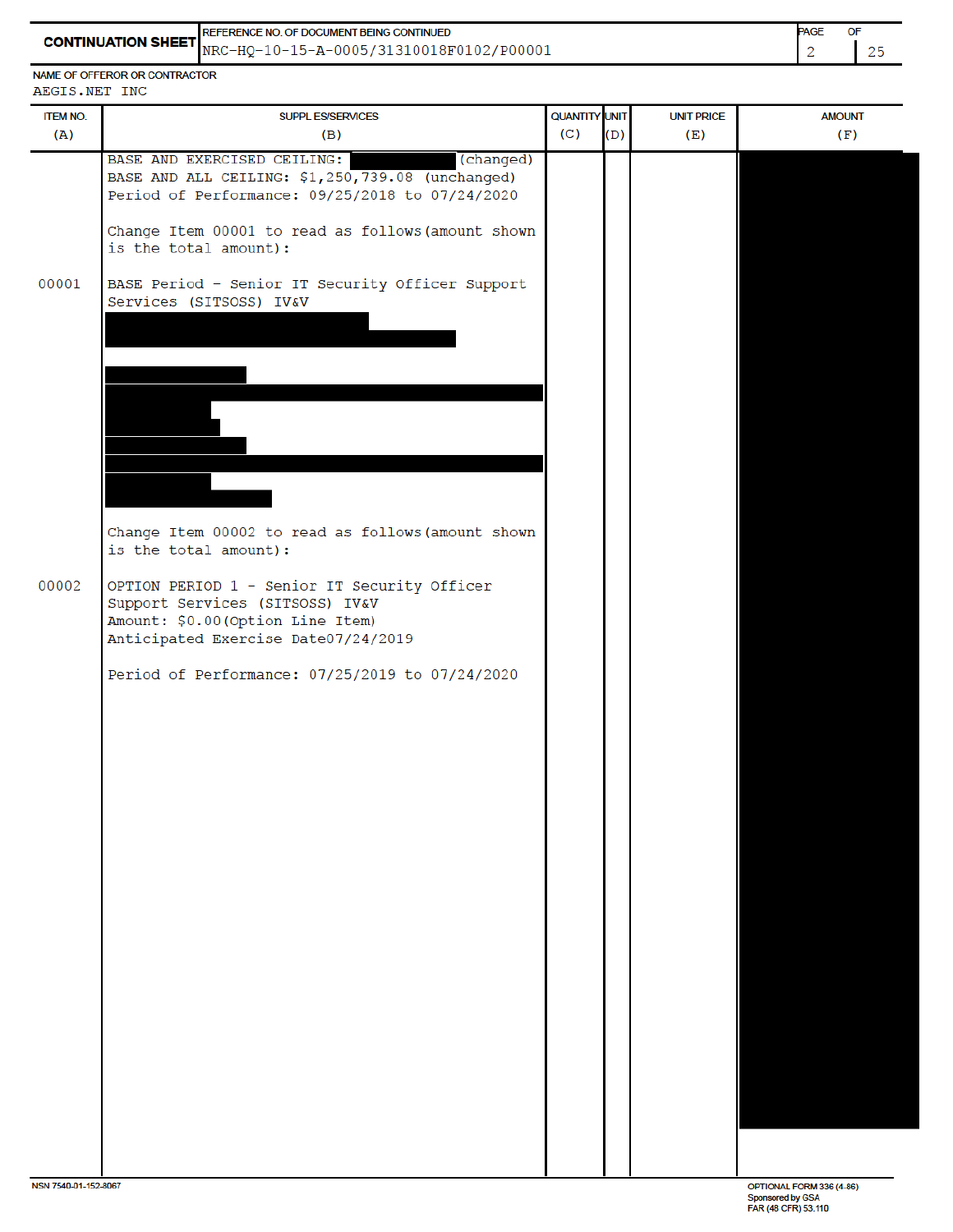## **SECTION B - Supplies or Services/Prices**

#### **B.1. BRIEF DESCRIPTION OF WORK**

(a) The title of this project is: Senior Information Technology Security Officer Support Services (SITSOSS) Independent Verification and Validation (IV&V)

(b) Summary work description: The Contractor shall provide support for specific activities related to system assessment and authorization, continuous monitoring, cybersecurity risk management, cybersecurity metrics development and presentation, and risk scoring, calculation and tracking

(End of Clause)

#### **B.2 CONSIDERATION AND OBLIGATION- LABOR-HOUR CONTRACT**

(a) The ceiling price to the Government for full performance under this contract is \$1,250,739.08.

(b) The contract includes direct labor hours at specified fixed hourly rates, inclusive of wages, fringe, overhead, general and administrative expenses, and profit.

(c) It is estimated that the current obligation in the amount of will cover performance through May 2019January 2020.

(d) This is an incrementally-funded contract and FAR 52.232-22 – "Limitation of Funds" applies.

(End of Clause)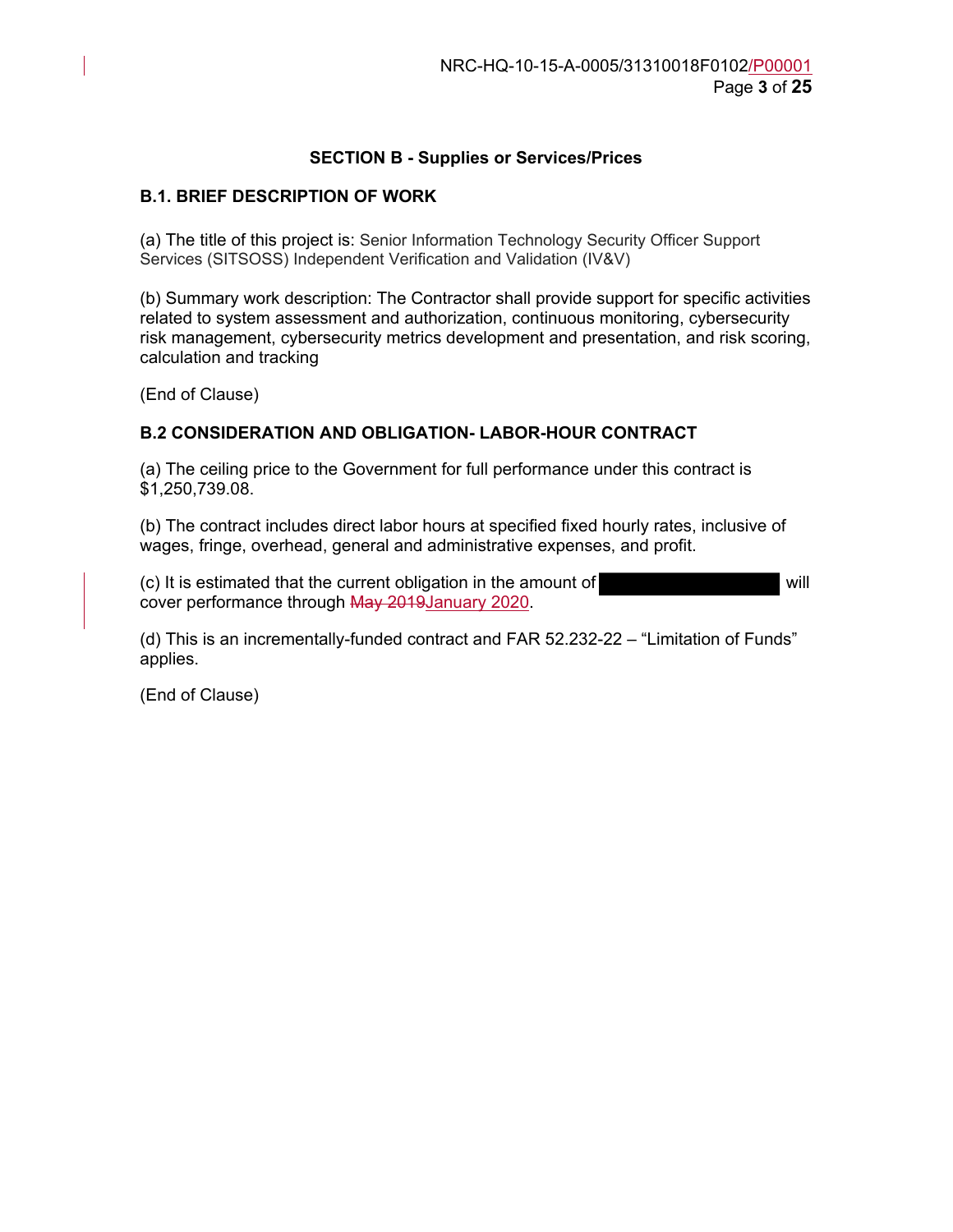### **SECTION C - Description/Specifications**

#### **C.1 BACKGROUND**

The NRC Chief Information Officer (CIO) and Chief Information Security Officer (CISO) are responsible for planning, directing, and overseeing the implementation of a comprehensive, coordinated, integrated and cost-effective NRC Cybersecurity Program, consistent with applicable laws, regulations, management initiatives and policies, and Commission and Executive Director for Operations direction.

The NRC CISO ensures appropriate, effective, and efficient NRC-wide integration, direction and coordination of cybersecurity planning and performance within the framework of the NRC Cybersecurity Program and with related CIO activities. The CISO provides Agency-level liaison with external entities on mutual cybersecurity interests; formulates and oversees a cybersecurity program budget; proposes and successfully advocates appropriate Agency-level cybersecurity guidelines. Additionally, the CISO provides vision, leadership, and oversight in developing and promulgating an end-toend, comprehensive cybersecurity architecture, which is integrated with NRC's enterprise architecture. The CISO provides credible, cogent, and timely advice and counsel to the Chairman, Commission, and NRC senior management on programmatic, infrastructure, and administrative aspects of cybersecurity. The CISO guides security process maturity within the NRC; advocates these concepts to NRC organizations; and makes necessary adjustments to components of the cybersecurity program to counter the evolving threat to information technology.

## **C.2. OBJECTIVE**

In alignment with National Institute of Standards and Technology (NIST) guidance, Office of Management and Budget (OMB) directives, the Federal Information Systems Management Act (FISMA), and Department of Homeland Security (DHS) policy, directives, instructions, and guidance, this BPA Call is intended to support the NRC CIO and CISO with support on: independent verification and validation of cybersecurity deliverables; formulating, monitoring and projecting system and agency-wide cybersecurity performance metrics such as ITIM-OCIO-77, AW-IT-01 and ITIM-OCIO-62 on an annual, quarterly, monthly and continuous basis for all NRC Office Directors and the Executive Director of Operations (EDO); performance of security assessments; analyses and recommendations based upon cybersecurity Continuous Monitoring metrics, as well as their formulation, supporting data collection, calculation and display; and to maintain the agency-wide Cybersecurity Risk Dashboard, which provides metrics to the Deputy Executive Director of Operations (DEDO)s, Chief Information Officer (CIO), Chief Information Security Officer (CISO), system owners, Information System Security Officer (ISSO)s and staff on how well NRC information systems are meeting federally mandated and NRC defined cybersecurity requirements.

# **C.3. SCOPE OF WORK**

#### **Independent Verification and Validation Support Services**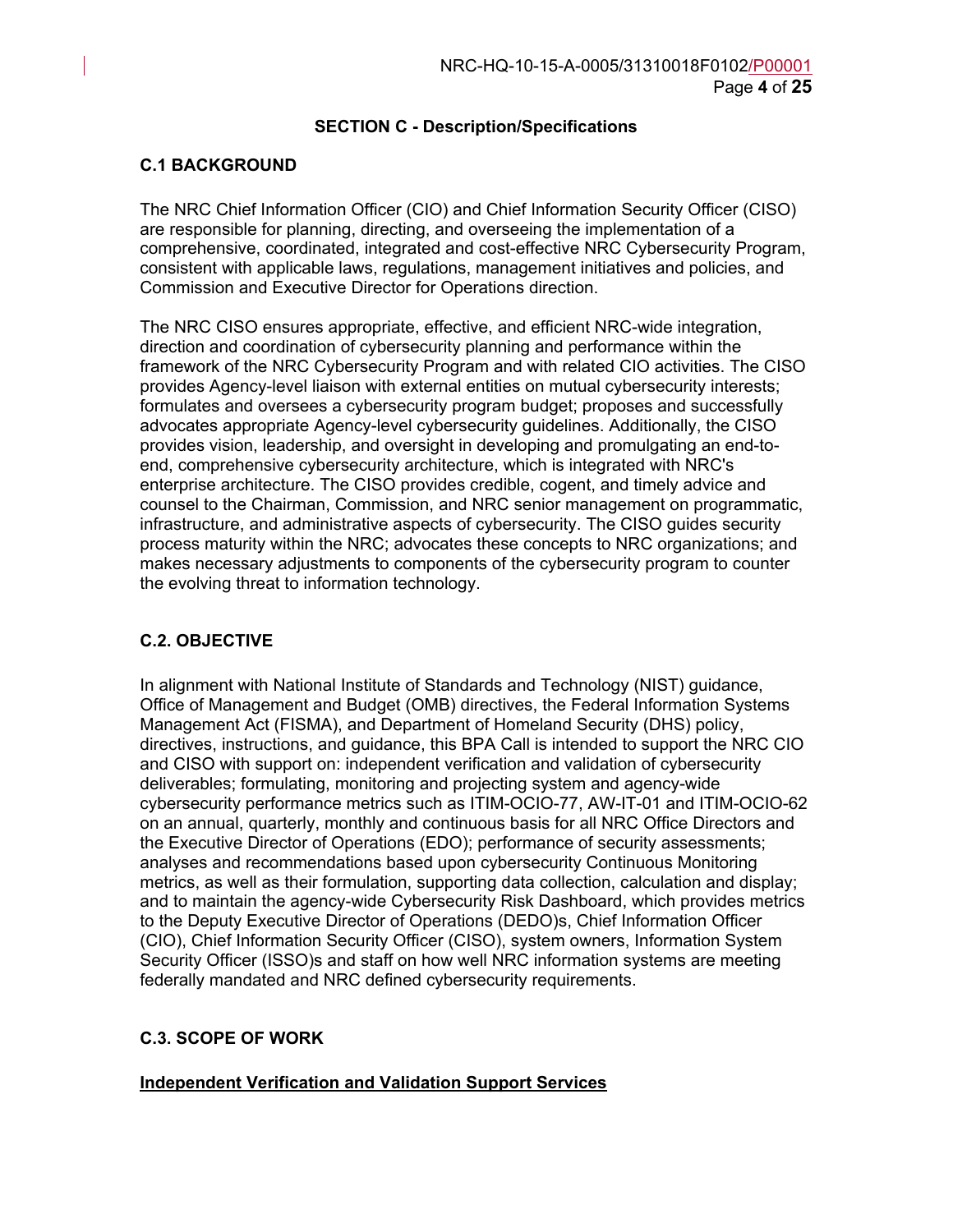The Contractor shall provide support for specific activities related to system assessment and authorization, continuous monitoring, cybersecurity risk management, cybersecurity metrics development and presentation, and risk scoring, calculation and tracking. If necessary, the Contractor shall support NRC's system security personnel and other contractors in understanding existing or proposed system architectures and other technological concerns. Contractor staff shall communicate with NRC subject matter experts and independent assessors to ensure common understanding and optimal outcomes. Support provided under this BPA Call may include, but may not be limited to:

- Providing independent reviews, analyses, summaries and recommendations of Authorization packages and FISMA related continuous monitoring deliverables (e.g., Contingency Plans, Contingency Test Reports, Plans of Action & Milestones (POA&M) Reports, etc.) of unclassified systems according to Federal and NRC regulations, guidelines, and standards (http://fusion.nrc.gov/OCIO/team/CSO/isd/Cyber%20Security%20Issuances/Forms/All Items.aspx)
- Identifying and updating cybersecurity risk metrics, investigating best practices of communicating this information to NRC executives and staff, performing daily tracking and updates of security metrics, and updating numerical models such as the NRC cybersecurity performance indicator and other quantitative cybersecurity risk scoring;
- Ranking risk according to severity of total impact and associated remediation resource costs, and generating reports to estimate the impact of exploited risks or events upon mission performance and NRC resources;
- Developing evaluation criteria, metrics, templates, checklists and procedures for approval to ensure that systems are evaluated in a similar manner from one review to the next;
- Providing daily continuous monitoring updates for the CIO daily situational awareness briefing, including updated statuses, displays, and graphical data representations of FISMA requirements and NRC compliance metrics;
- Performing independent reviews of cybersecurity risk indicators, quantifying, documenting and communicating their magnitude to the NRC CIO and CISO, Office Directors and staff by leveraging NRC productivity tools such as Excel, Internet Explorer and Sharepoint, and suggesting risk reduction strategies and appropriate weightings and distributions of risk across all NRC systems and offices;
- Monitoring, researching, and developing documentation and reports detailing what impact new Federal cybersecurity regulations, DHS guidance, and OMB requirements may have on the NRC, and providing recommendations on how to best implement these new externally mandated requirements:
- Updating the existing suite of Excel spreadsheets and Sharepoint graphical displays comprising the cybersecurity risk dashboard (CRDB) used to calculate the NRC Cyber Security Performance Index (CPI) upon any changes to the number of NRC FISMA systems or their organizational alignment, or changes in the CPI mathematical basis;
- Maintaining the CPI calculations (used in support of agency Quarterly Performance Reports), risk scoring, and continuous monitoring status spreadsheets and reports for all NRC FISMA systems and Offices;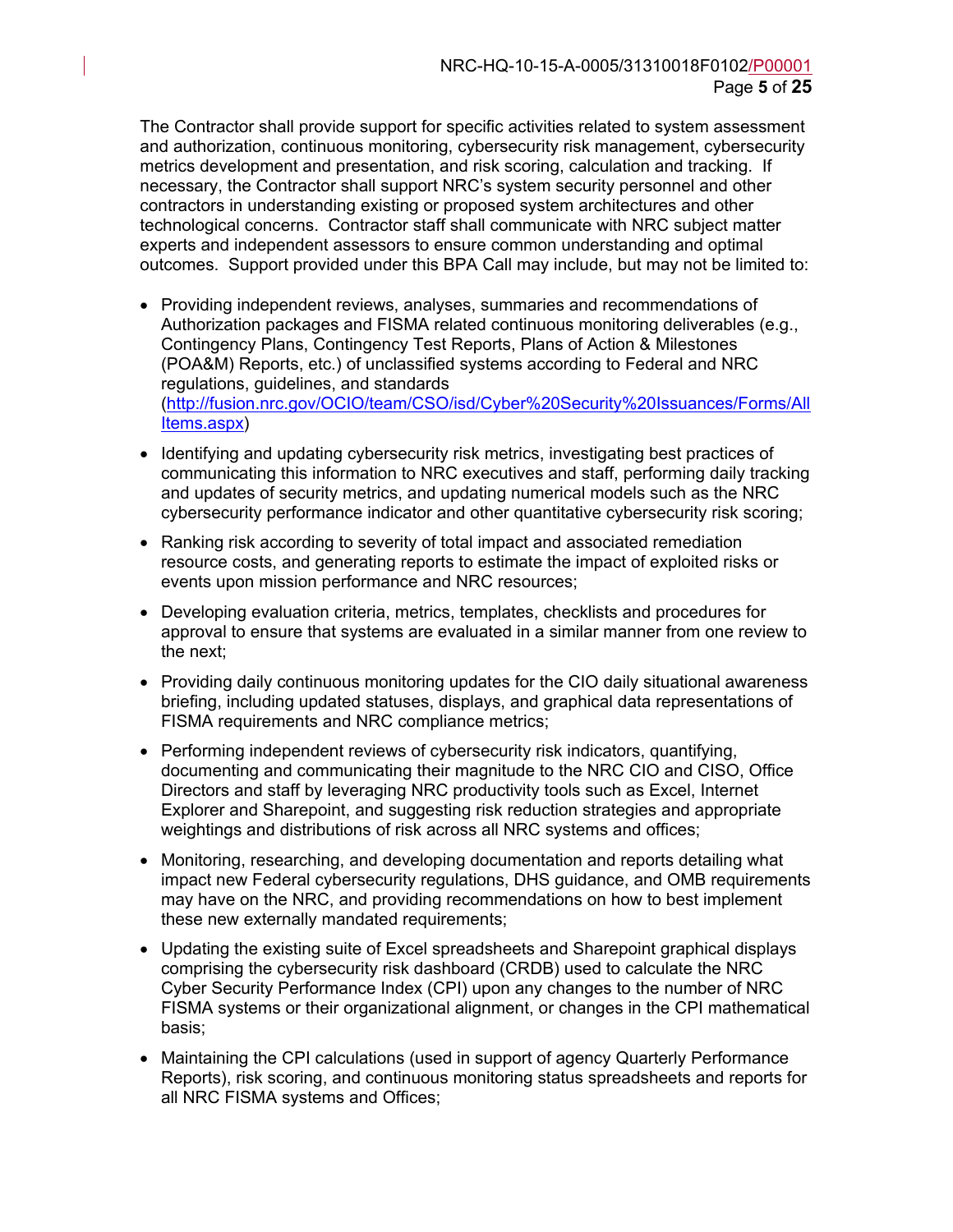- Providing continuous updates and IV&V of inputs to the CPI and CRDB for disparate security centralized data sets including: Phishing statistics; role-based training, computer security awareness training, cyber security incidents, and FISMA required continuous monitoring completion tracking and status determination;
- Providing analyses and recommendations based upon cybersecurity continuous monitoring metrics, as well as their formulation, supporting data collection, calculation and display;
- Providing documentation of calculations, processes, and data input/output from the CRDB.
- Providing security artifact, risk assessment, and Plan of Action and Milestone (POA&M) support through the use of the agency's online POA&M data and/or tools;
- Providing recommendations on NRC cybersecurity processes, standards, templates, and procedures to ensure federal regulations, guidelines, and standards are being met;
- Assessing Business Area Risk Assessments (or their equivalents), quantitative estimation of risks in terms of resource metrics, tradeoff analyses of remediation and cyber defense options, and incorporating risk allocation amongst organizational entities and decision support for resource allocation and enhanced investment decisions;
- Reviewing system documentation supporting proposed system change authorizations and providing recommendations and support to the cybersecurity coordination process and related processes and standards;
- Assigning remediation costs to identified risks based on published data, historical data, and specific impact to NRC, allocating risk from a portfolio based on NRCapproved mathematical techniques amongst organizational entities in the NRC, and identifying and quantifying system specific and correlated inter-system risks;
- Analyzing and documenting recommended cybersecurity best practices and how they can be applied at NRC, and providing recommendations to BPA Call COR to be shared with CIO and CISO to better communicate and reduce cybersecurity risk to the NRC mission;
- Performing sampled IV&V testing (e.g., vulnerability scanning, hardening verification, etc.) based upon security best practices with NRC-approved tools and documenting the results in a formal report;
- Providing recommendations to satisfy DHS data collection and reporting guidance to the BPA Call COR to be shared with CIO and CISO.
- Analyzing new technologies, methods and dashboards to determine, quantify, communicate and mitigate risk in the context of the NRC Cybersecurity Program;
- Performing reviews of test plans to ensure that proposed assessment scope address security controls as specified in National Institute of Standards (NIST) Special Publications;
- Performing reviews of security categorizations as specified in National Institute of Standards (NIST) Special Publication 800-60, latest version.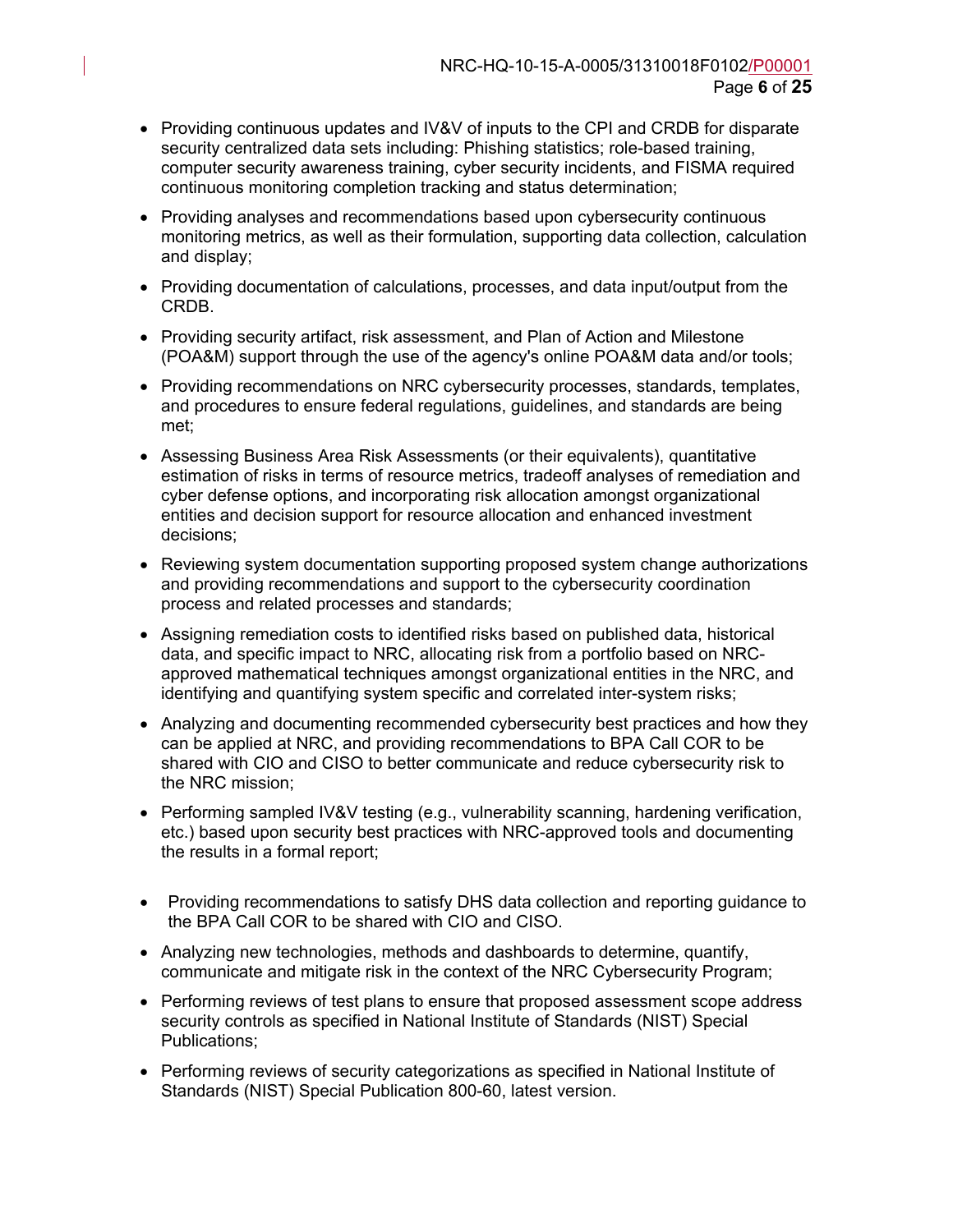## **C.4. ESTIMATED LABOR CATEGORIES, KEY PERSONNEL AND LEVELS OF EFFORT**

## **C.4.1 Key Personnel and Qualification Requirements**

The Contractor shall provide key personnel with senior-level expertise, certifications and experience in the areas specified in the paragraph below. The Contractor's key personnel shall have experience with the federal regulations, guidelines, and standards identified in section C. Experience with NRC-specific regulations, guidelines, and standards is not required, but is highly desirable. The Contractor shall provide two (2) key personnel to perform the tasks identified in section C.3.

At a minimum, the Contractor's key personnel shall have experience with network security, information assurance principles as prescribed in the NIST 800 Special Publication series, DHS and OMB FISMA guidance, independent IT security system assessments, cybersecurity risk analyses, metrics development, operating systems, and the following: Microsoft Exchange and webserver technology; DHS Continuous Diagnostics and Mitigation; databases (e.g., Oracle, SQL, etc.); Active Directory; Citrix; Microsoft Excel (advanced data modeling/charting); AnyChart, Inc. graphing and charting tools; Microsoft SharePoint Servers and web parts; and quantitative risk analysis and modeling.

# **C.4.2 Estimated Levels of Effort (LOE)**

Level-of-Effort (in hours). The estimated the number of hours required are as follows:

|                    | <b>Base Period</b> | Option Period 1 | Option Period 2 | Total Hours |
|--------------------|--------------------|-----------------|-----------------|-------------|
| Estimated<br>Hours | 3.145              | 3,096           | 3,026           | 9,267       |

## **C.5. PERFORMANCE STANDARDS**

## **5.1 Reporting Requirements**

In addition to meeting the delivery schedule in the timely submission of any draft and final reports, summaries, data and documents that are created in the performance of this BPA Call, the Contractor shall comply with the directions of the NRC regarding the contents of the report, summaries, data and related documents to include correcting, deleting, editing, revising, modifying, formatting, and supplementing any of the information contained therein at no additional cost to the NRC. Performance under the BPA Call shall not be deemed accepted or completed until the Contractor complies with NRC's directions. Unless otherwise directed by the BPA Call COR, the reports, summaries, data and related documents shall be considered draft until approved by the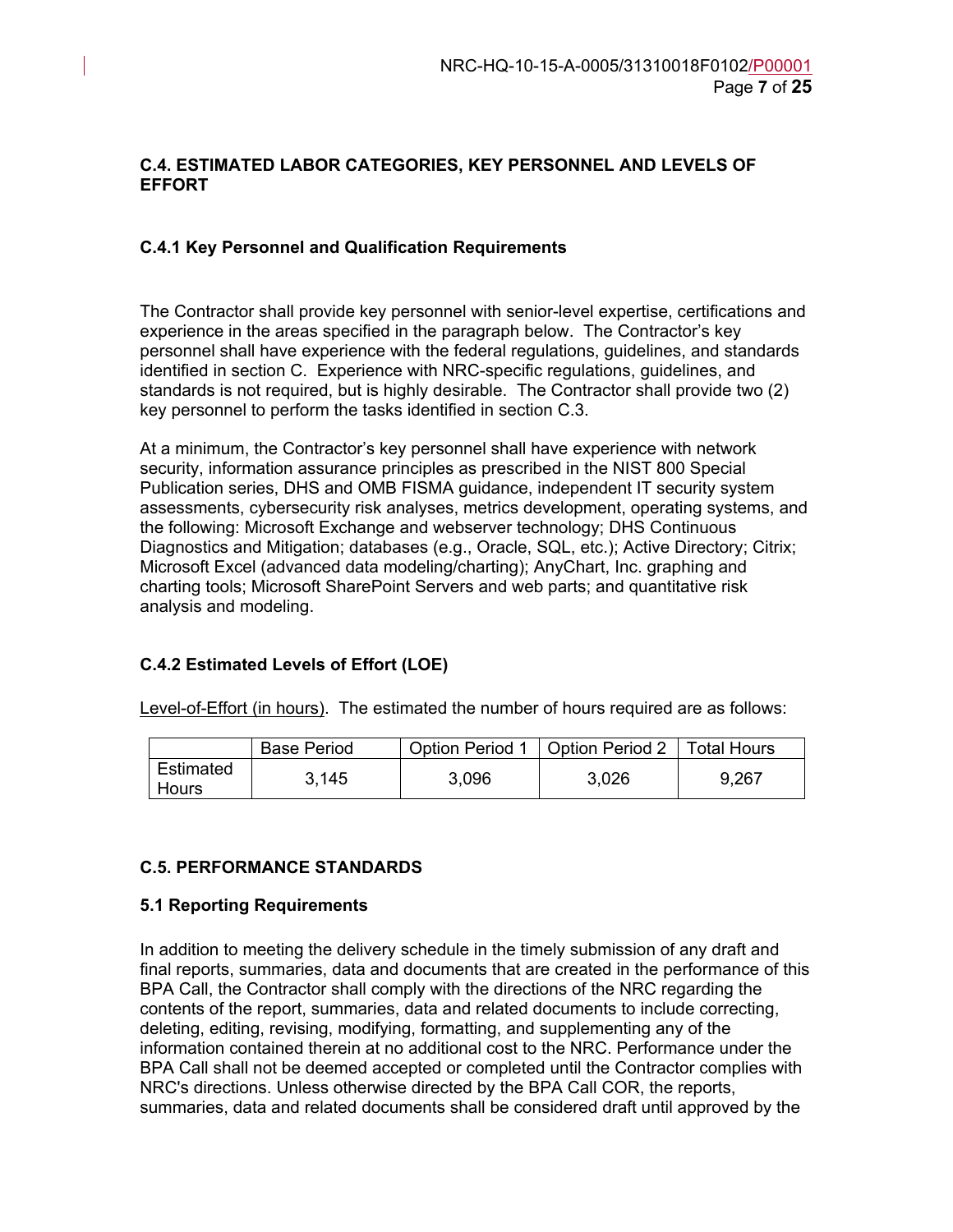NRC. The Contractor agrees that the direction, determinations, and decisions on approval or disapproval of reports, summaries, data and related documents created under this BPA Call remains solely within the discretion of the NRC.

## **5.1.1 Monthly Letter Status Report (MLSR)**

The Contractor shall provide a Monthly Letter Status Report which consists of a technical progress report and financial status report. This report will be used by the Government to assess the adequacy of the resources proposed by the contractor to accomplish the work contained in this SOW and provide status of contractor progress in achieving activities and producing deliverables. The report shall include order summary information, work completed during the specified period, milestone schedule information, problem resolution, travel plans, and staff hour summary.

## **5.2 Deliverables and Delivery Schedule**

100% of the tasks assigned shall be delivered (Draft and Final) to the NRC within the timeframes specified below. Compliance will be monitored by the BPA Call COR. Examples of deliverables and their required timeframes may include, but not be limited to:

| <b>Section #/Deliverable</b>                                                            | Due Date                                               | <b>Format</b>        | <b>Submit to</b>           |
|-----------------------------------------------------------------------------------------|--------------------------------------------------------|----------------------|----------------------------|
| 5.1.1 MLSR                                                                              | $15th$ calendar day of<br>the following month          | <b>Word Document</b> | CO/ BPA Call<br><b>COR</b> |
| C.3 Authorization Evaluation<br>packages of NRC IT Systems                              | Within 10 business<br>days of request                  | <b>Word Document</b> | <b>BPA Call COR</b>        |
| C.3 Authorization Evaluation<br>packages of E-Government<br>/Contractor Systems         | Within 5 business<br>days of request                   | <b>Word Document</b> | <b>BPA Call COR</b>        |
| C.3 CRDB Update Process                                                                 | Each Sept 30th, Dec<br>31st, Mar 30th, and<br>Jun 30th | <b>Word Document</b> | <b>BPA Call COR</b>        |
| <b>C.3 CRDB Requirements</b><br>Document                                                | Each Sept 30th, Dec<br>31st, Mar 30th, and<br>Jun 30th | <b>Word Document</b> | <b>BPA Call COR</b>        |
| C.3 Performing Cybersecurity<br><b>Document Continuous</b><br><b>Monitoring Reviews</b> | Within 3 business<br>days of request                   | <b>Word Document</b> | <b>BPA Call COR</b>        |
| C.3 Performing IT Security<br>Metrics updates                                           | Within 3 business<br>days of request                   | <b>Word Document</b> | <b>BPA Call COR</b>        |

Note: When evaluating Authorization packages determined to be for significantly complex systems, the BPA Call COR will specify the amount of time needed to complete the evaluation.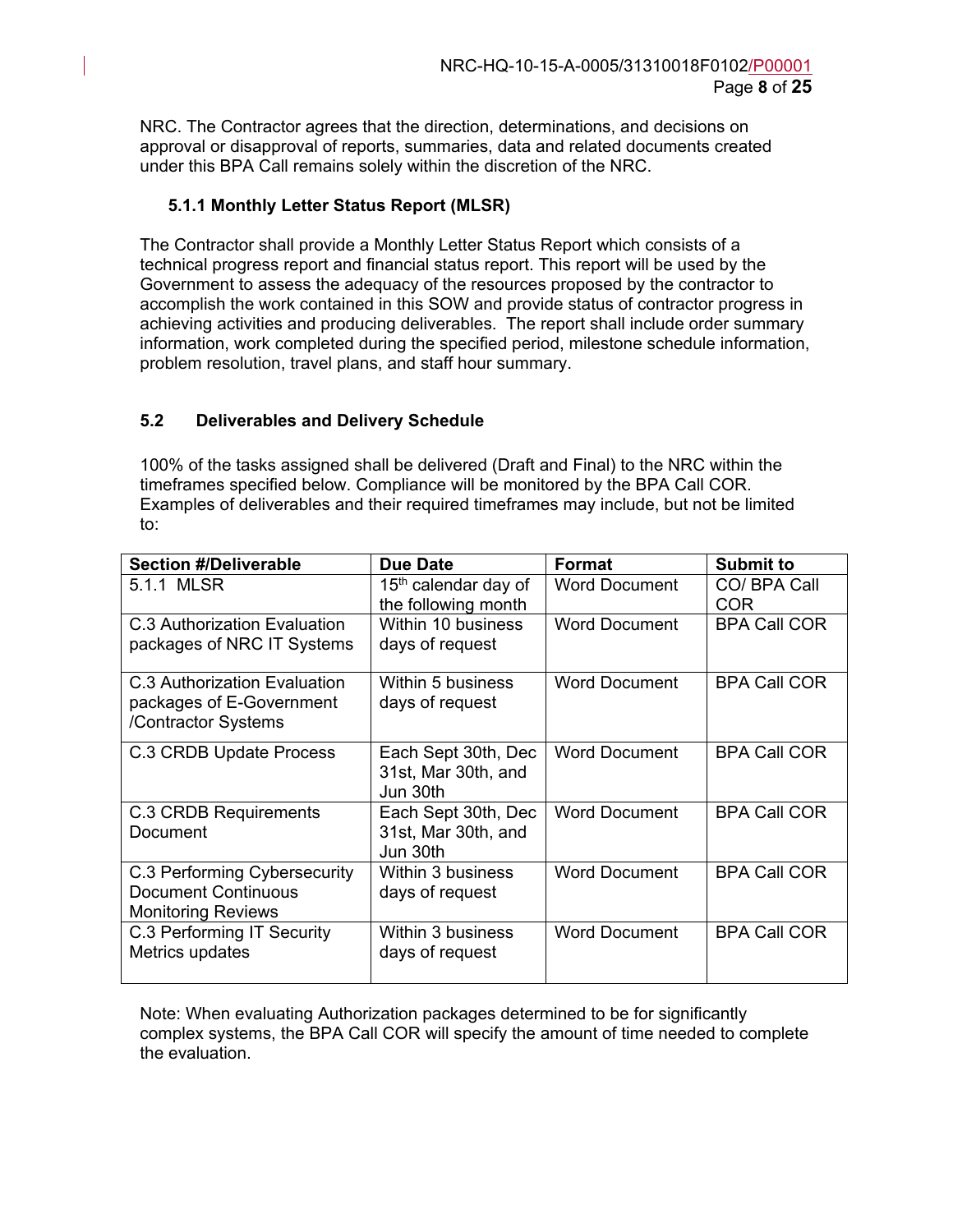- **Grammar and Mechanics:** All documentation submitted by the Contractor shall conform to the Chicago Manual of Style, as amended by any applicable NRC format templates and requirements.
- **Deliverables:** The Contractor shall provide all documentation to the BPA Call COR electronically from an NRC provided NRC electronic mail account in the following formats, except as specifically stated herein: latest installed NRC version of Microsoft Word, Microsoft Excel, Microsoft Project, Sharepoint and Adobe PDF. All electronic mail shall be transmitted from the Contractor's NRC electronic mail account. Personal and corporate electronic mail accounts shall not be used to transmit sensitive NRC information unless NRC CISO-approved mechanisms to protect the information during transmission are implemented.
- **Method of Surveillance for Draft and Final Submissions:** All contract deliverables submitted to the NRC must conform to the standards referenced in this SOW and will be reviewed by the NRC. Unless otherwise directed by the BPA Call COR, all documentation shall be submitted in draft form for comment to the BPA Call COR. The NRC will generate comments and submit them to the Contractor. Once the Contractor receives NRC's comments, the Contractor shall have three (3) business days to generate the final draft version of the document. Then, the final draft will be sent to the BPA Call COR for review and approval. Once the final draft has been accepted, the Contractor will be given one (1) business day to revise the document and resubmit as a final deliverable. This constitutes a revision cycle.

The first revision cycle for a deliverable shall be acceptable to the Government when the Contractor submits a revised deliverable incorporating any comments and suggestions made by the BPA Call COR.

# **C.6. APPLICABLE DOCUMENTS AND STANDARDS**

All work under this BPA Call shall comply with the latest version of all applicable guidance and standards. These standards include, but are not limited to, NRC Management Directive (MD) volume 12.5 Security, cybersecurity policies, including those issued via Yellow Announcements, National Institute of Standards and Technology (NIST) guidance and Federal Information Processing Standards (FIPS), and Committee on National Security Systems (CNSS) policy, directives, instructions, and guidance. This information is available at the following links:

- NRC Policies, Procedures and Standards (CSO internal website): http://www.internaI.nrc.gov/CSO/policies.htmI
- NRC Policy and Procedures for Handling, Marking and Protecting Sensitive Unclassified Non-Safeguards Information (SUNSI): http://www.internal.nrc.gov/sunsi/pdf/SUNSI-Policy-Procedures.pdf
- All NRC Management Directives (public website): http://www.nrc.gov/readingrm/doc-collections/management-directives/
- NIST Special Publications and Federal Information Processing Standards (FIPS) Publications documentation is located at: http://csrc.nist.gov/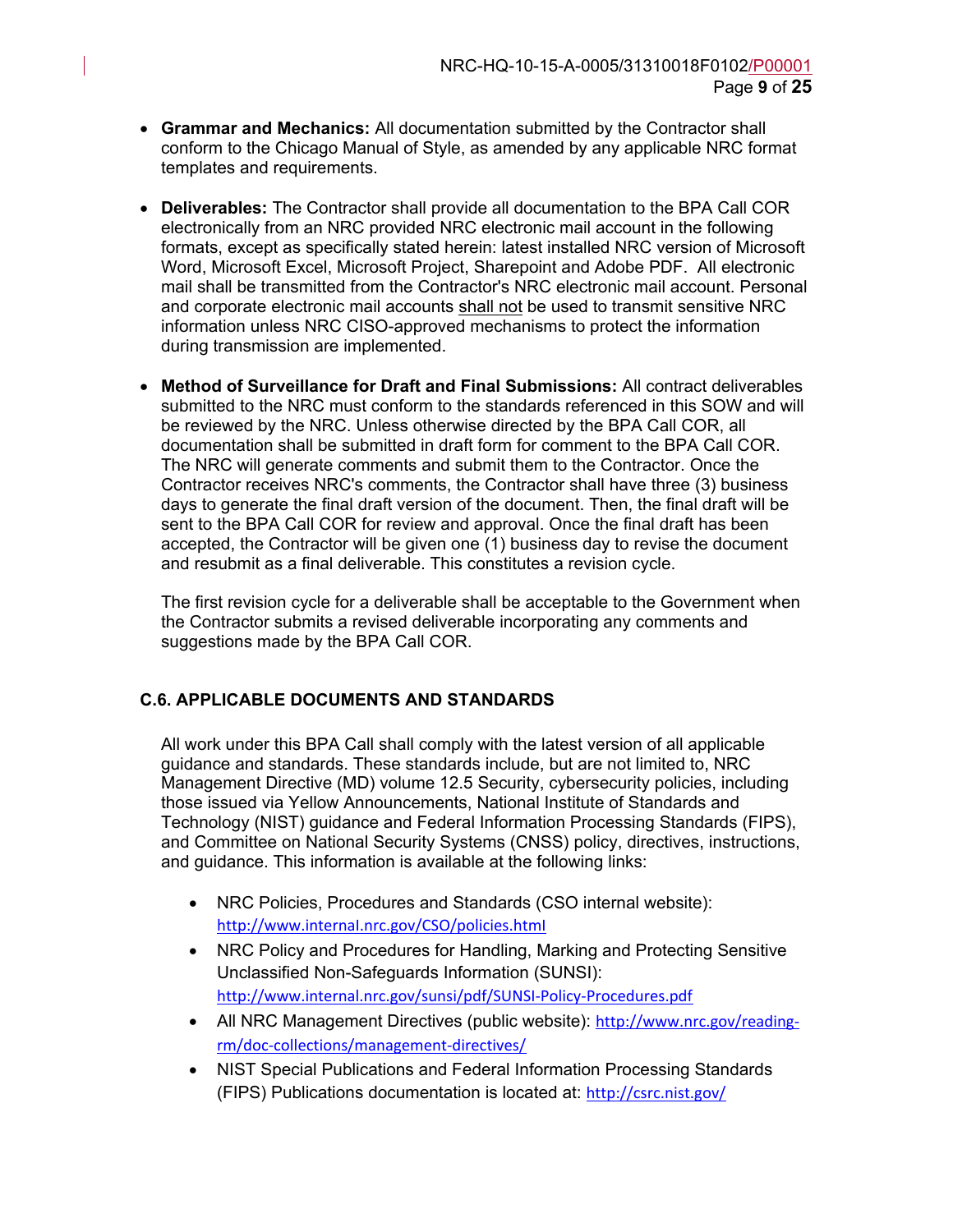CNSS documents are located at: http://www.cnss.gov/

The Contractor shall ensure compliance with the latest version of NIST publications, OMB/DHS guidance, and FIPS standards available at contract issuance and continued compliance with the latest versions within one year of the release date.

- **Identification/ Marking of Sensitive and SAFEGUARDS Information**: The decision, determination or direction by the NRC that information constitutes sensitive or SAFEGUARDS information remains exclusively a matter within the authority of the NRC to make. In performing the contract, the Contractor shall clearly mark sensitive unclassified non-SAFEGUARDS information (SUNSI), sensitive, and SAFEGUARDS information to include for example Official Use Only and SAFEGUARDS Information on any reports, documents, designs, data, materials and written information as directed by the NRC. In addition to marking the information as directed by the NRC, the Contractor shall use the applicable NRC cover sheet forms (e.g. NRC Form 461 SAFEGUARDS Information and NRC Form 190B Official Use Only) in maintaining these records and documents. The Contractor shall ensure that sensitive and SAFEGUARDS information is handled appropriately, maintained and protected from unauthorized disclosure. The Contractor shall comply with the requirements to mark, maintain and protect all information including documents, summaries, reports, data, designs, and materials in accordance with the provisions of Section 147 of the Atomic Energy Act of 1954 as amended, its implementing regulations (1 0 CFR 73.21 ), and NRC Management Directive and Handbook 12.6.
- **Publication of Results:** Prior to any dissemination, display, publication or release of articles, reports, summaries, data or related documents developed under the contract, the Contractor shall submit for review and approval by the NRC the proposed articles, reports, summaries, data and related documents that the Contractor intends to release, disseminate or publish to other persons, the public or any other entities. The Contractor shall not release, disseminate, display or publish articles, reports, summaries, data, and related documents or the contents therein that have not been reviewed and approved by the NRC for release, display, dissemination or publication. The Contractor agrees to conspicuously place any disclaimers, markings or notices directed by the NRC on any articles, reports, summaries, data and related documents that the Contractor intends to release, display, disseminate or publish to other persons, the public or any other entities. The Contractor agrees and grants a royalty free, nonexclusive, irrevocable world-wide license to the government to use, reproduce, modify, distribute, prepare derivative works, release, display or disclose the articles, reports, summaries, data and related documents developed under the contract, for any governmental purpose and to have or authorize others to do so.
- **Deliverable Reviews:** Deliverable Reviews will be held to provide the Contractor with feedback related to improving the quality of deliverables, including feedback received from Customer Satisfaction Surveys. Such reviews will be coordinated by the BPA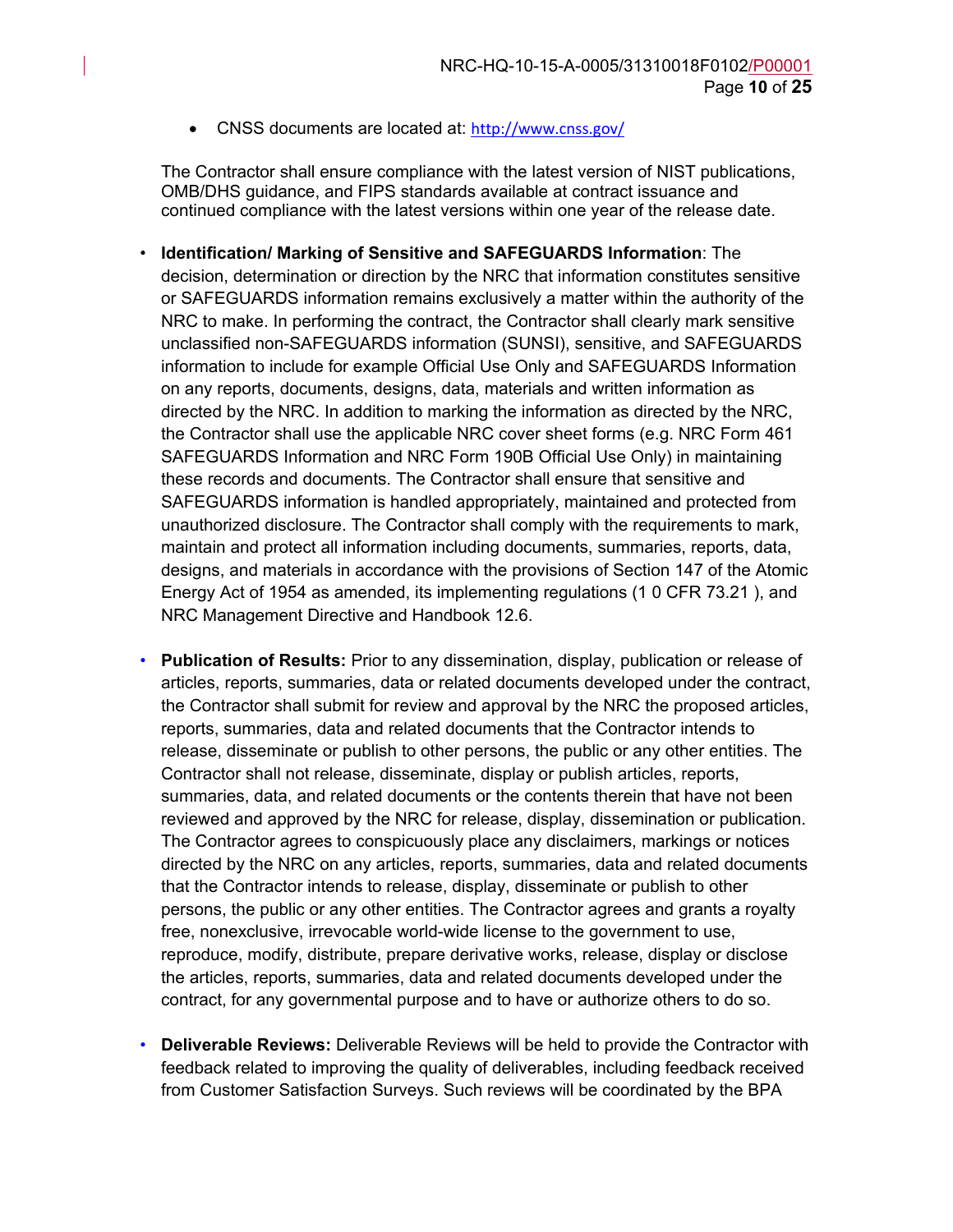Call COR as required to supplement written comments provided on deliverable submissions. The written minutes of all deliverable review meetings shall be prepared by the Contractor upon request. Should the Government not concur with the minutes, the BPA Call COR shall so state any areas of non-concurrence in writing to the Contractor within ten calendar days of receipt of the minutes. Failure to correct and identify defects, and integrate NRC comments into the deliverable may result in the issuance of a Contract Discrepancy Report (CDR) by the Contracting Officer. Upon issuance of a CDR, a meeting will be held.

## **C.7. Section 508 – Electronic and Information Technology Standards**

#### **The following standards are applicable to this contract/order:**

In December 2000, the Architectural and Transportation Barriers Compliance Board (Access Board), pursuant to Section 508(2)(A) of the Rehabilitation Act Amendments of 1998, established information technology accessibility standards for the federal government. Section 508(a)(1) requires that when federal departments or agencies develop, procure, maintain, or use Electronic and Information Technology (EIT), they shall ensure that the EIT allows federal employees with disabilities to have access to and use of information and data that is comparable to the access to and use of information and data by other Federal employees. The Section 508 requirement also applies to members of the public seeking information or services from a federal department or agency. Section 508 text is available at

http://www.opm.gov/HTML/508-textOfLaw.htm or http://www.section508.gov/

Any Electronic and Information Technology (EIT), as defined at FAR 2.101, supplied under this contract/order must conform to the Architectural and Transportation Barriers Compliance Board Electronic and Information Technology Accessibility Standards (36 CFR Part 1194). The applicable standards are available at: http://www.accessboard.gov/sec508/guide/index.htm

The following standards are applicable to this task order:

#### Subpart B – Technical Standards

- ⊠ Software Applications and Operating Systems (1194.21)
- $\boxtimes$  Web-based Intranet and Internet Information and Applications(1194.22)
- $\boxtimes$  Telecommunications Products (1194.23)
- ☒ Video and Multimedia Products (1194.24)
- ☒ Self-Contained, Closed Products (1194.25)
- $\boxtimes$  Desktop and Portable Computers (1194.26)

EIT purchased under this contract/order must be accessible to persons with disabilities, unless otherwise stipulated in the contract/order. Any product replacements contemplated under this contract/order must be equally as 508 compliant as (or more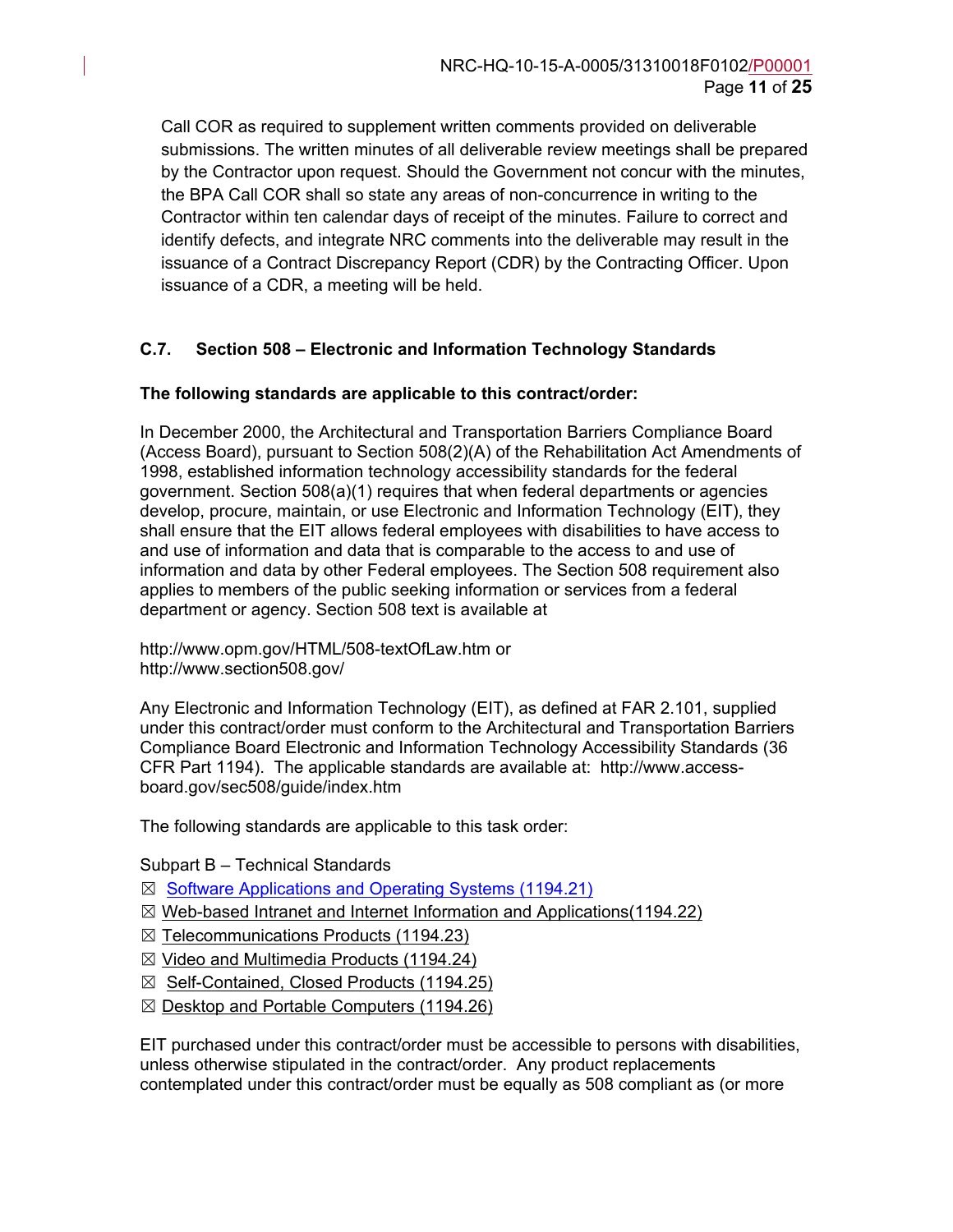compliant than) the original product purchased. Also, the Government reserves the right to conduct hands-on testing to validate contractor 508 compliance claims.

A **Voluntary Product Accessibility Template** (**VPAT**) shall be provided along with EIT deliverables submitted to the Government, if available.

### **C.8. PLACE OF PERFORMANCE**

NRC does not require support staff be available on site. While the contractor may not rely on the availability of NRC office space, the NRC can accommodate IV&V staff on site on an ad-hoc and occasional basis. The contractor shall provide office space for proposed staff and ensure that they are readily available by telephone and NRC email during hours billed.

## **C.9. APPLICABLE PUBLICATIONS (Current Editions)**

- **The Contractor shall adhere to following NRC policies**:
	- 1. Management Directive 12.5, Automated Information Security Program
	- 2. NRC Sensitive Unclassified Non-Safeguards Information (SUNSI)
	- 3. Cybersecurity Policy for Encryption of Data at Rest When Outside of Agency **Facilities**
	- 4. Policy for Copying, Scanning, Printing, and Faxing SGI & Classified Information
	- 5. Cybersecurity Information Protection Policy
	- 6. Remote Access Policy
	- 7. Use of Commercial Wireless Devices, Services and Technologies Policy
	- 8. Laptop Security Policy
	- 9. Cybersecurity Incident Response Policy
	- 10. Other NRC Security Policies, including but not limited to those issued via NRC Yellow Announcements.

#### **C.10. SECURITY REQUIRMENTS**

The contractor shall be required to return NRC issued Personal Identification Verification (PIV) cards/badges to the COR at the end of the contract period of performance. If a contractor voluntarily leaves the company, the badge must be returned on the employee's final day of employment. Once the badge is returned to the NRC, the contractor will no longer have access to NRC buildings, sensitive information technology systems or data. Additional information related to the returning of PIV badges can be found in Management Directive 12.1, Section 5.

No classified processing will be performed under this BPA Call. Additionally, the contractor shall not use non-NRC provided hardware or software to process any information related to this effort. If a requirement for using contractor hardware or software arises, it must be approved beforehand, in writing, by the BPA Call CO/COR Upon written permission of the BPA Call CO/COR, all electronic processing of NRC sensitive information shall be in facilities, networks, and computers that have been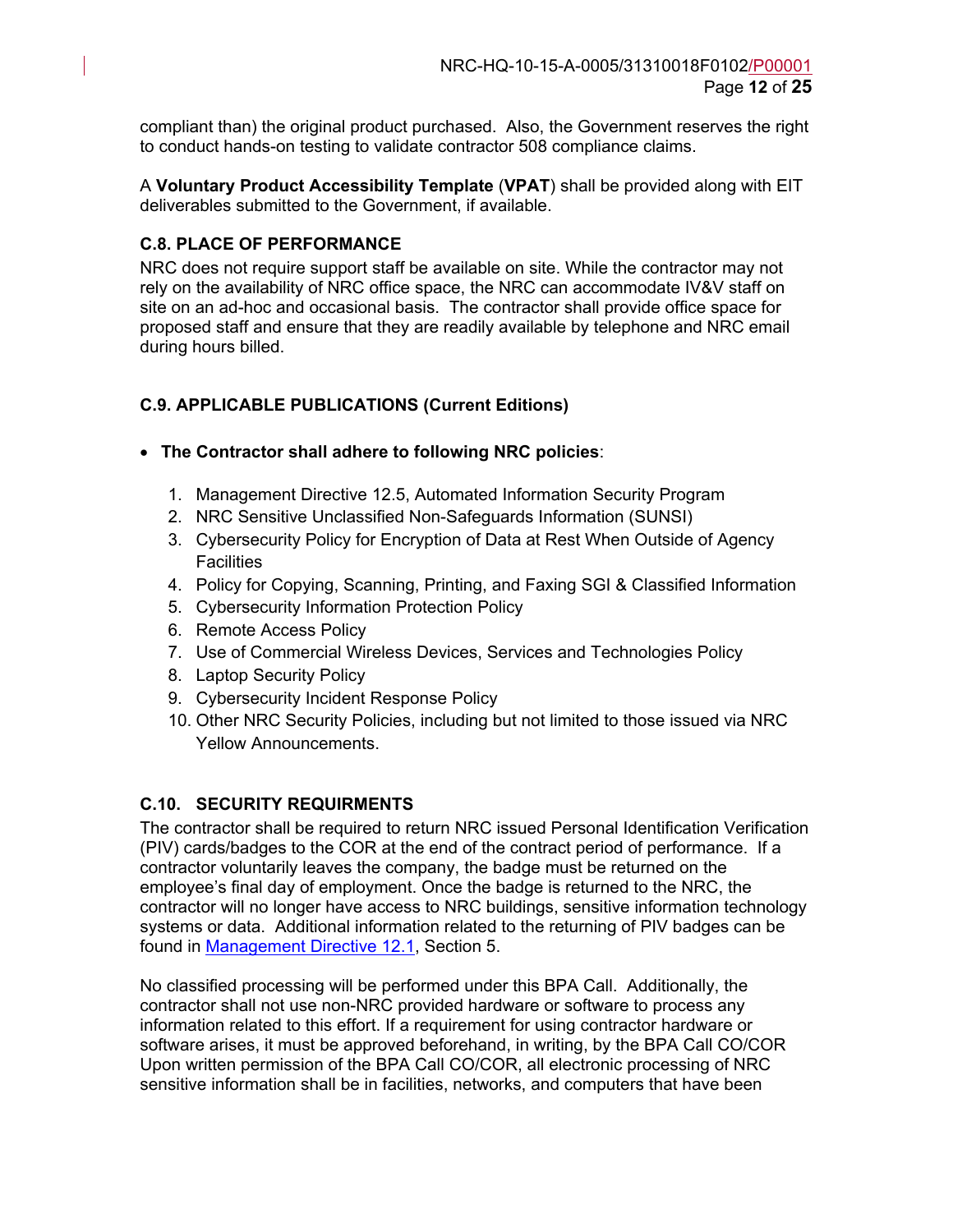certified and accredited by NRC for processing information at the highest sensitivity of the information that is processed or will ultimately be processed.

When e-mail is used, the Contractor shall only use NRC provided e-mail accounts to send and receive sensitive information (information that is not releasable to the public) unless approved in writing beforehand by the BPA Call CO/COR.

All Contractor employees must sign the NRC Agency Rules of Behavior for Secure Computer Use prior to being granted access to NRC computing resources.

Contractor shall adhere to NRC's prohibition of use of personal devices to process and store NRC sensitive information.

The Contractor shall not publish or disclose in any manner, without the BPA Call CO/COR's written consent, the details of any NRC security controls, countermeasures or cyber security posture metrics or data.

All media used by the Contractor to store or process NRC information shall be controlled in accordance with the sensitivity level. The Contractor shall not perform sanitization or destruction of media approved for processing NRC information designated as SGI or Classified. The Contractor must provide the media to NRC for destruction.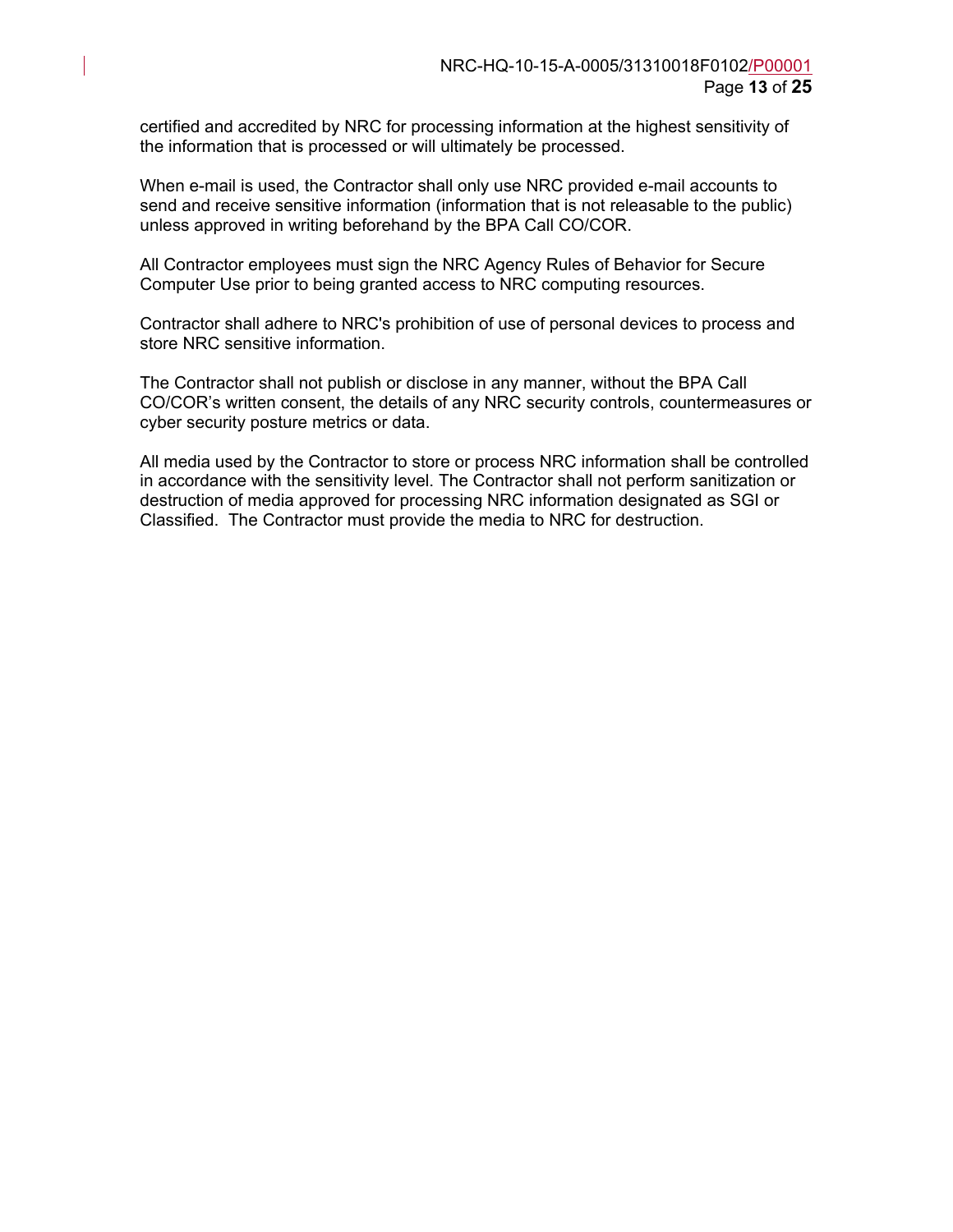#### **SECTION D - Packaging and Marking**

#### **D.1 BRANDING**

The Contractor is required to use the statement below in any publications, presentations, articles, products, or materials funded under this contract/order, to the extent practical, in order to provide NRC with recognition for its involvement in and contribution to the project. If the work performed is funded entirely with NRC funds, then the contractor must acknowledge that information in its documentation/presentation.

Work Supported by the U.S. Nuclear Regulatory Commission (NRC), Office of the Chief Information Officer, under Contract/order number NRC-HQ-10-15A-0005/31310018F0102.

(End of Clause)

#### **D.2 MARKING DELIVERABLES**

The Contractor shall include the BPA number and the BPA Call number on, or adjacent to, all exterior mailing or shipping labels of deliverable items called for by the BPA Call, except for reports. Mark deliverables for the BPA Call COR.

(End of Clause)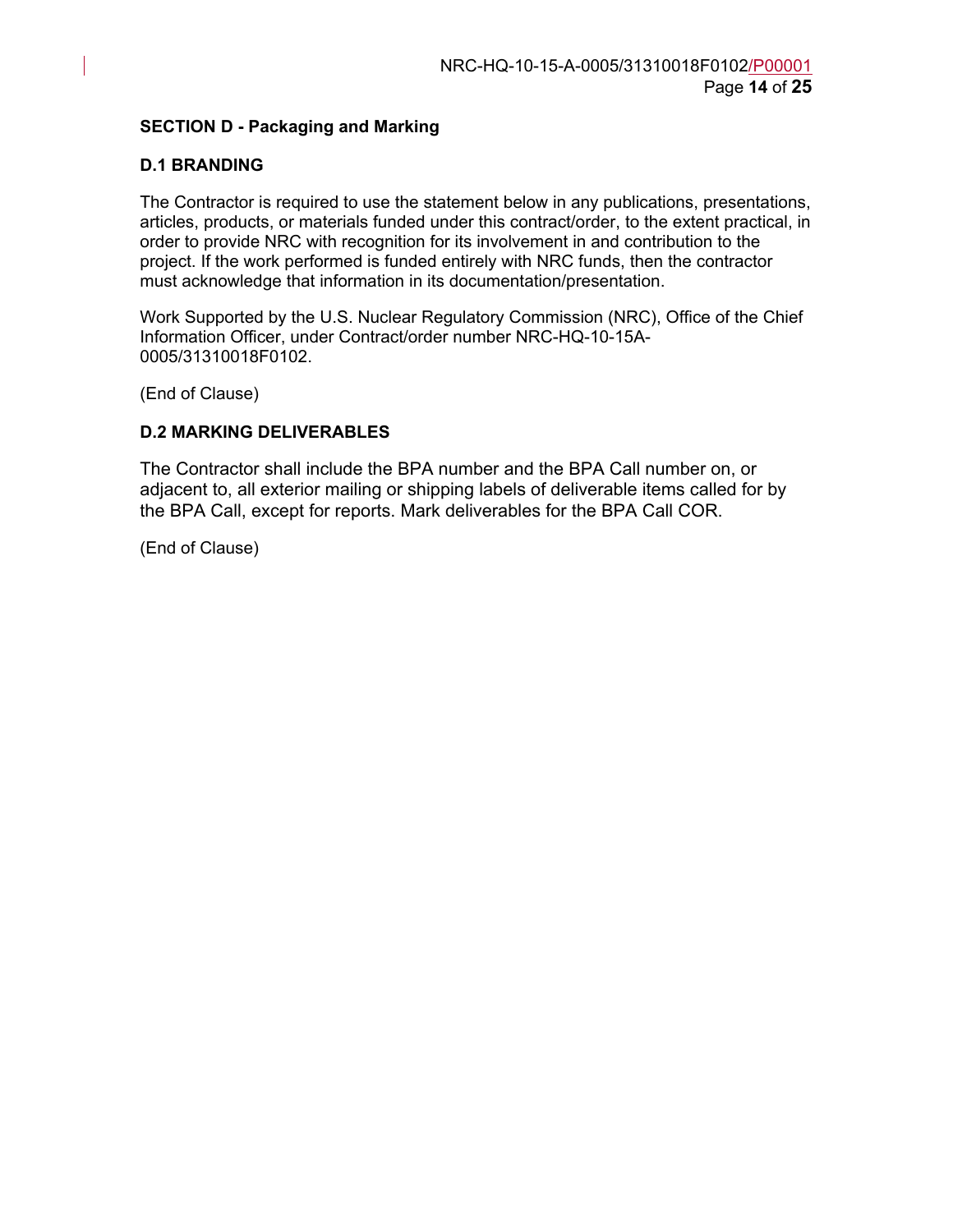### **SECTION E - Inspection and Acceptance**

## **E.1 INSPECTION AND ACCEPTANCE BY THE NRC (SEP 2013)**

Inspection and acceptance of the deliverable items to be furnished hereunder shall be made by the NRC Contracting Officer's Representative (BPA CALL COR) at the destination, accordance with FAR 52.247-34 - F.o.b. Destination.

Contract Deliverables: See section C.5.2 of the Statement of Work.

(End of Clause)

 $\overline{\phantom{a}}$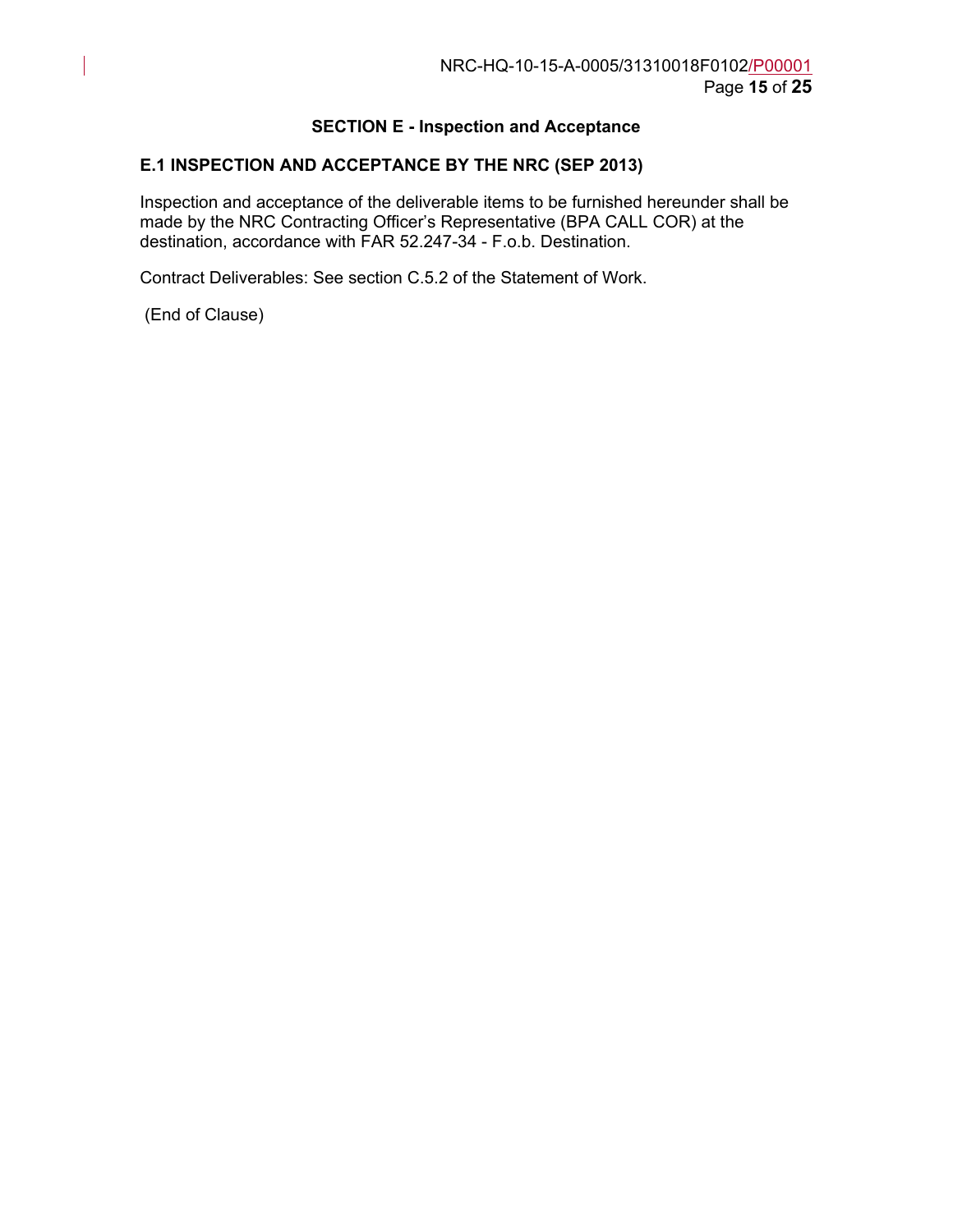#### **SECTION F - Deliveries or Performance**

#### **F.1 PERIOD OF PERFORMANCE (SEP 2013)**

This contract shall commence on September 25, 2018 and will expire on July 24, 2019. There are also two one-year option periods.

Base Period: September 25, 2018 – July 24, 2019 Option Period 1: JuneJuly, 25, 2019-June-July 24, 2020 Option Period 2: JuneJuly, 25, 2020—June July 24, 2021

(End of Clause

#### **F.2 PLACE OF DELIVERY REPORTS**

The items to be furnished hereunder shall be delivered, with all charges paid by the Contractor, to: BPA Call COR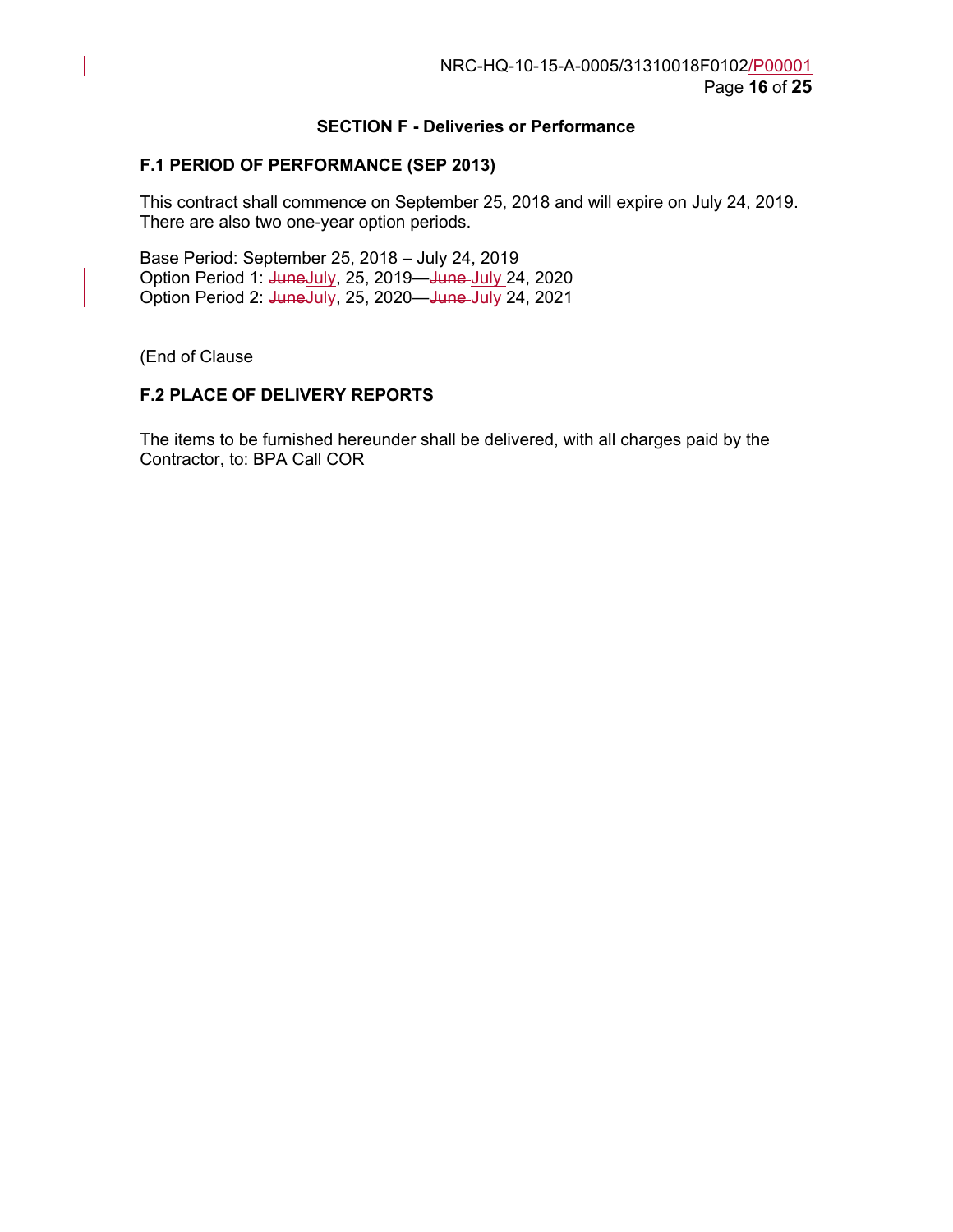## **SECTION G - Contract Administration Data**

## **G.1 CONTRACTING OFFICER REPRESENTATIVE**

(a) The contracting officer's authorized representative, hereinafter referred to as the BPA Call COR, for this BPA Call is:



(b) Performance of the work under this BPA Call is subject to the technical direction of the BPA Call COR. The term technical direction is defined to include the following:

(1) Technical direction to the contractor which shifts work emphasis between areas of work or tasks, authorizes travel which was unanticipated in the Schedule (i.e., travel not contemplated in the Performance Work Statement (PWS) or changes to specific travel identified in the PWS), fills in details, or otherwise serves to accomplish the BPA Call statement of work.

(2) Provide advice and guidance to the contractor in the preparation of drawings, specifications, or technical portions of the work description.

(3) Review and, where required by the BPA Call, approve technical reports, drawings, specifications, and technical information to be delivered by the contractor to the Government under the BPA Call.

(c) Technical direction must be within the general statement of work stated in the BPA Call. The BPA Call COR does not have the authority to and may not issue any technical direction which:

(1) Constitutes an assignment of work outside the general scope of the BPA Call.

(2) Constitutes a change as defined in the "Changes" clause of the Contractor's GSA Federal Supply Schedule contract upon which the Contractor's BPA and this BPA Call are based.

(3) In any way causes an increase or decrease in the total estimated BPA Call cost or the time required for BPA Call performance.

(4) Changes any of the expressed terms, conditions, or specifications of the BPA Call. (5) Terminates the BPA Call, settles any claim or dispute arising under the BPA Call, or issues any unilateral directive whatever.

(d) All technical directions must be issued in writing by the BPA Call COR or must be confirmed by the BPA Call COR in writing within ten (10) working days after verbal issuance.

(e) The contractor shall proceed promptly with the performance of technical directions duly issued by the BPA Call COR in the manner prescribed by this clause and within the BPA Call COR's authority under the provisions of this clause.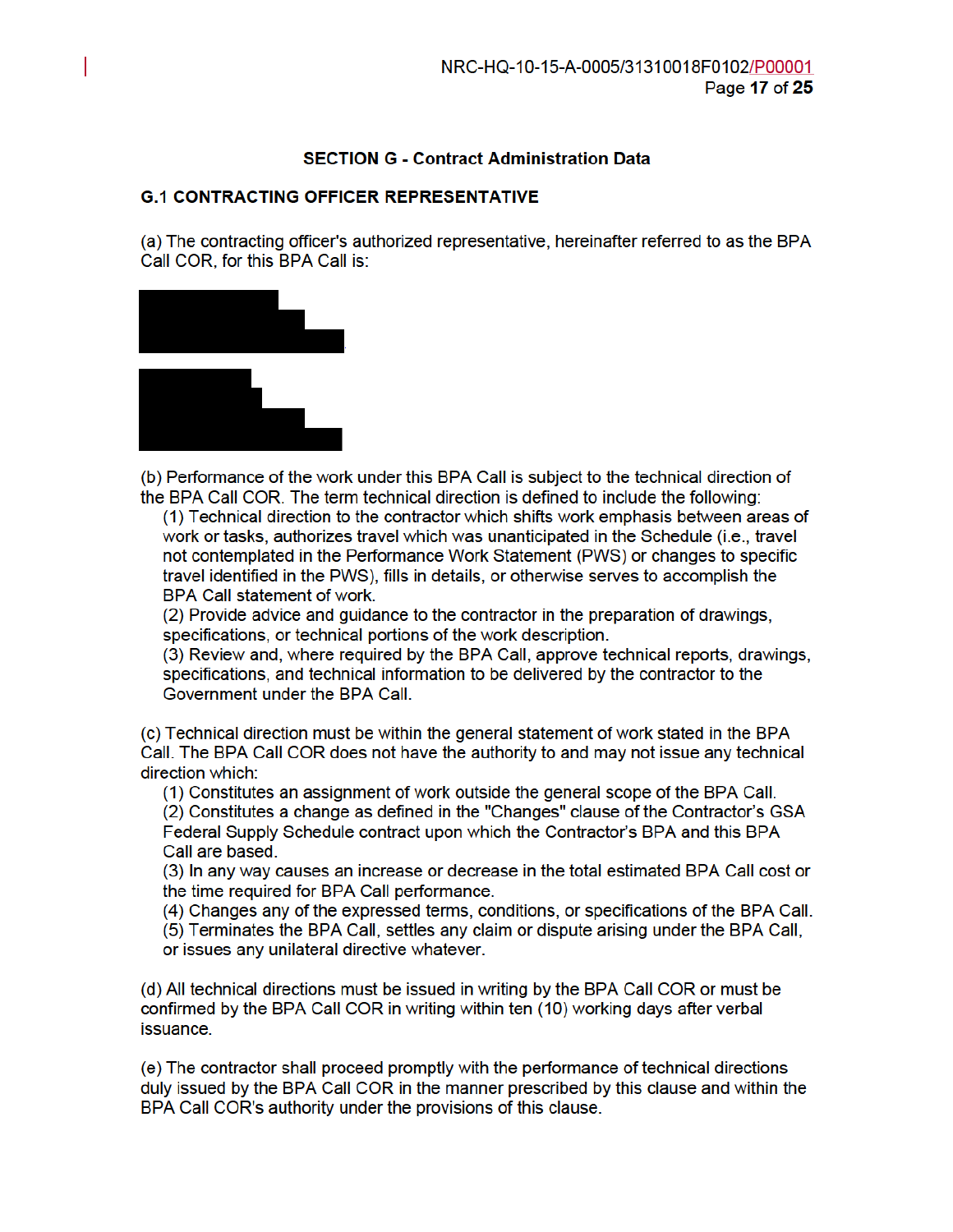(f) If, in the opinion of the contractor, any instruction or direction issued by the BPA Call COR is within one of the categories defined in paragraph (c) of this section, the contractor may not proceed but shall notify the contracting officer in writing within five (5) working days after the receipt of any instruction or direction and shall request that contracting officer to modify the BPA Call accordingly. Upon receiving the notification from the contractor, the contracting officer shall issue an appropriate BPA Call modification or advise the contractor in writing that, in the contracting officer's opinion, the technical direction is within the scope of this article and does not constitute a change under the "Changes" clause.

(g) Any unauthorized commitment or direction issued by the BPA Call COR or others may result in an unnecessary delay in the contractor's performance and may even result in the contractor expending funds for unallowable costs under the BPA Call.

(h) A failure of the parties to agree upon the nature of the instruction or direction or upon the contract action to be taken with respect to the instruction or direction is subject to 52.233-1 - Disputes.

(i) In addition to providing technical direction as defined in paragraph (b) of the section, the BPA Call COR shall:

(1) Monitor the contractor's technical progress, including surveillance and assessment of performance, and recommend to the contracting officer changes in requirements. (2) Assist the contractor in the resolution of technical problems encountered during performance.

(3) Review all costs requested for reimbursement by the contractor and submit to the contracting officer recommendations for approval, disapproval, or suspension of payment for supplies and services required under this BPA Call.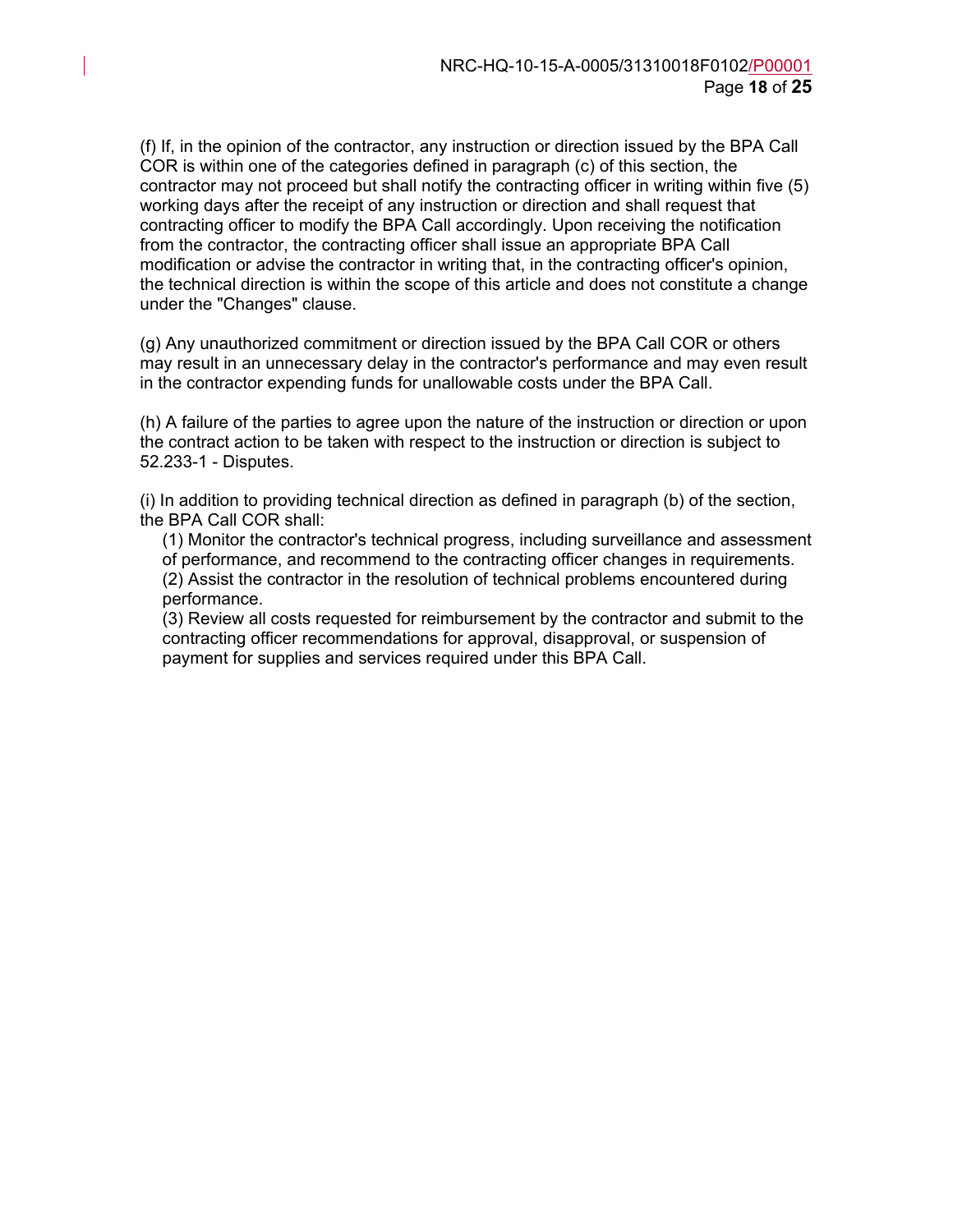## **SECTION H - Special Contract Requirements**

## **H.1 GOVERNMENT FURNISHED EQUIPMENT/PROPERTY**

#### **C.4.3 Government-Furnished Property**

(a) Offsite staff will be provided network access, email, and government laptops for secure remote access if deemed necessary by the BPA Call COR.

The following GFP may be provided to any offsite contractor staff:

| <b>GFP</b> Item     | Quantity | <b>Date</b><br>provided to<br>contractor | <b>Method of</b><br><b>Shipment</b>  |
|---------------------|----------|------------------------------------------|--------------------------------------|
| NRC standard laptop | 2        | Upon BPA<br>Call award                   | Contractor<br>to pick up<br>from NRC |

(b) Only the equipment/property listed above in the quantities shown will be provided by the Government. The contractor shall be responsible and accountable for all Government property provided under this contract and shall comply with the provisions of the FAR Government Property Clause under this contract and FAR Subpart 45.5, as in effect on the date of this contract. The contractor shall investigate and provide written notification to the NRC Contracting Officer (CO) and the NRC Division of Facilities and Security, Physical Security Branch of all cases of loss, damage, or destruction of Government property in its possession or control not later than 24 hours after discovery. The contractor must report stolen Government property to the local police and a copy of the police report must be provided to the CO and to the Division of Facilities and Security, Office of Administration.

(c) All other equipment/property required in performance of the contract shall be furnished by the Contractor.

(End of Clause)

## **H.2 AWARD NOTIFICATION AND COMMITMENT OF PUBLIC FUNDS**

(a) All offerors will receive preaward and postaward notices in accordance with FAR 15.503.

(b) It is also brought to your attention that the contracting officer is the only individual who can legally obligate funds or commit the NRC to the expenditure of public funds in connection with this procurement. This means that unless provided in a contract document or specifically authorized by the contracting officer, NRC technical personnel may not issue contract modifications, give formal contractual commitments, or otherwise bind, commit, or obligate the NRC contractually. Informal unauthorized commitments, which do not obligate the NRC and do not entitle the contractor to payment, may include:

(1) Encouraging a potential contractor to incur costs prior to receiving a contract;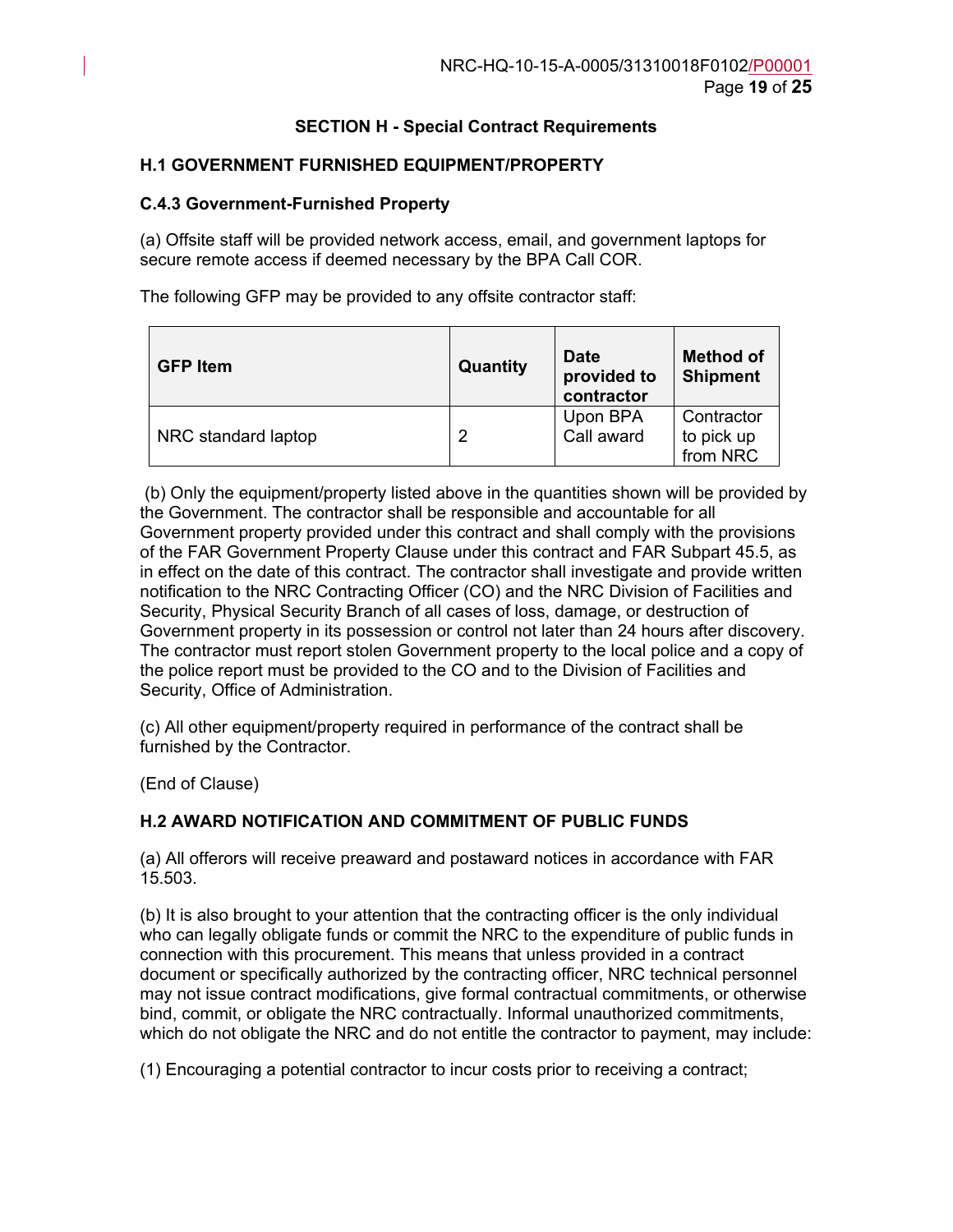(2) Requesting or requiring a contractor to make changes under a contract without formal contract modifications;

(3) Encouraging a contractor to incur costs under a cost-reimbursable contract in excess of those costs contractually allowable; and

(4) Committing the Government to a course of action with regard to a potential contract, contract change, claim, or dispute.

(End of Clause)

 $\overline{\phantom{a}}$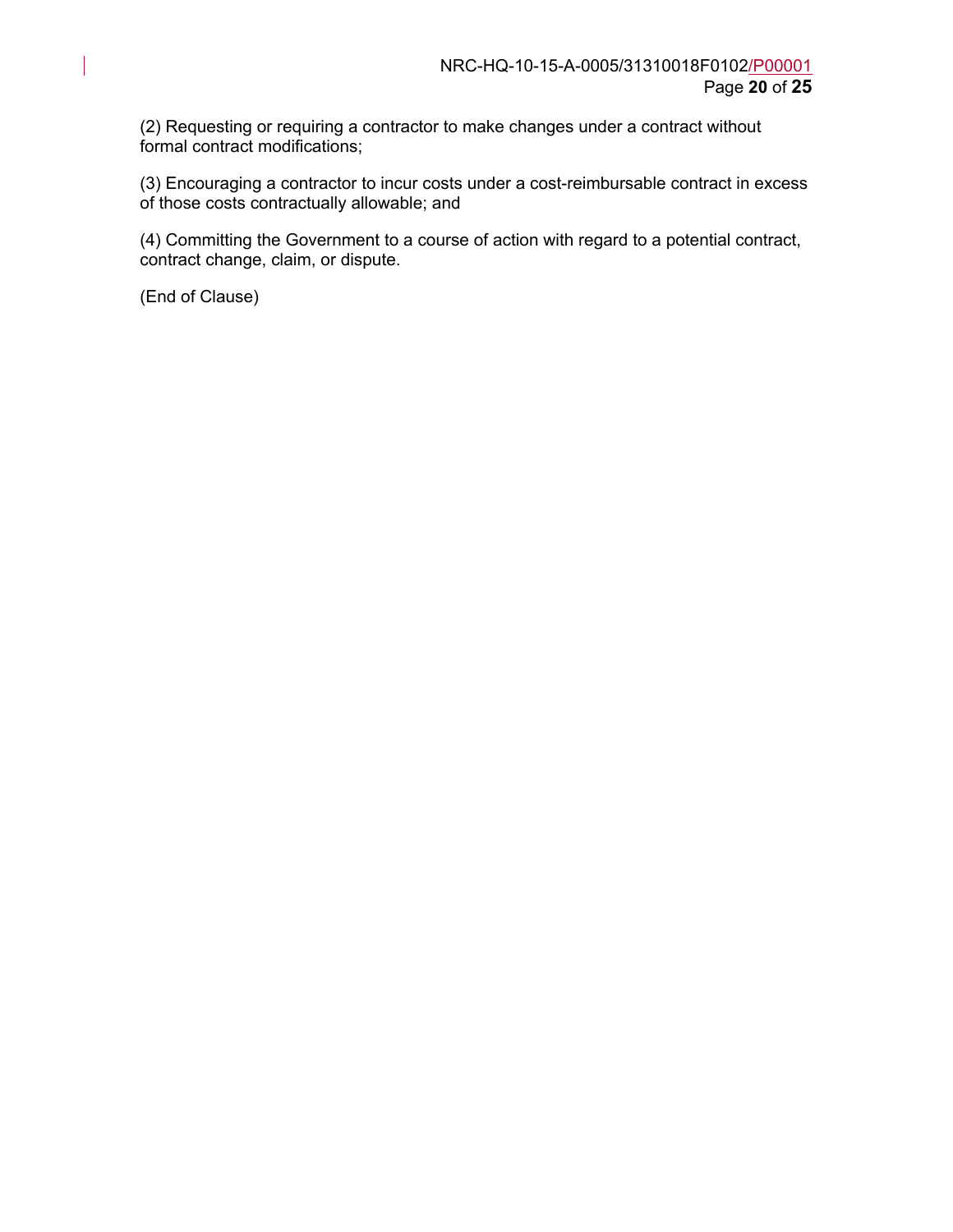### **SECTION I - Contract Clauses**

#### **I.1 52.217-8 OPTION TO EXTEND SERVICES. (NOV 1999)**

The Government may require continued performance of any services within the limits and at the rates specified in the contract. These rates may be adjusted only as a result of revisions to prevailing labor rates provided by the Secretary of Labor. The option provision may be exercised more than once, but the total extension of performance hereunder shall not exceed 6 months. The Contracting Officer may exercise the option by written notice to the Contractor at any time prior to contract expiration.

(End of clause)

#### **I.2 52.217-9 OPTION TO EXTEND THE TERM OF THE CONTRACT. (MAR 2000)**

(a) The Government may extend the term of this contract by written notice to the Contractor at any time prior to contract expiration. The preliminary notice does not commit the Government to an extension.

(b) If the Government exercises this option, the extended contract shall be considered to include this option clause.

(c) The total duration of this contract, including the exercise of any options under this clause, shall not exceed 3.5 years.

(End of clause)

#### **I.5 52.232-19 AVAILABILITY OF FUNDS FOR THE NEXT FISCAL YEAR. (APR 1984)**

Funds are not presently available for performance under this contract beyond May 2019.January 2020. The Government's obligation for performance of this contract beyond that date is contingent upon the availability of appropriated funds from which payment for contract purposes can be made. No legal liability on the part of the Government for any payment may arise for performance under this contract beyond May 2019January 2020, until funds are made available to the Contracting Officer for performance and until the Contractor receives notice of availability, to be confirmed in writing by the Contracting Officer.

(End of clause)

#### **I.6 52.232-22 LIMITATION OF FUNDS. (APR 1984)**

(a) The parties estimate that performance of this contract will not cost the Government more than (1) the estimated cost specified in the Schedule or, (2) if this is a cost-sharing contract, the Government's share of the estimated cost specified in the Schedule. The Contractor agrees to use its best efforts to perform the work specified in the Schedule and all obligations under this contract within the estimated cost, which, if this is a costsharing contract, includes both the Government's and the Contractor's share of the cost.

(b) The Schedule specifies the amount presently available for payment by the Government and allotted to this contract, the items covered, the Government's share of the cost if this is a cost-sharing contract, and the period of performance it is estimated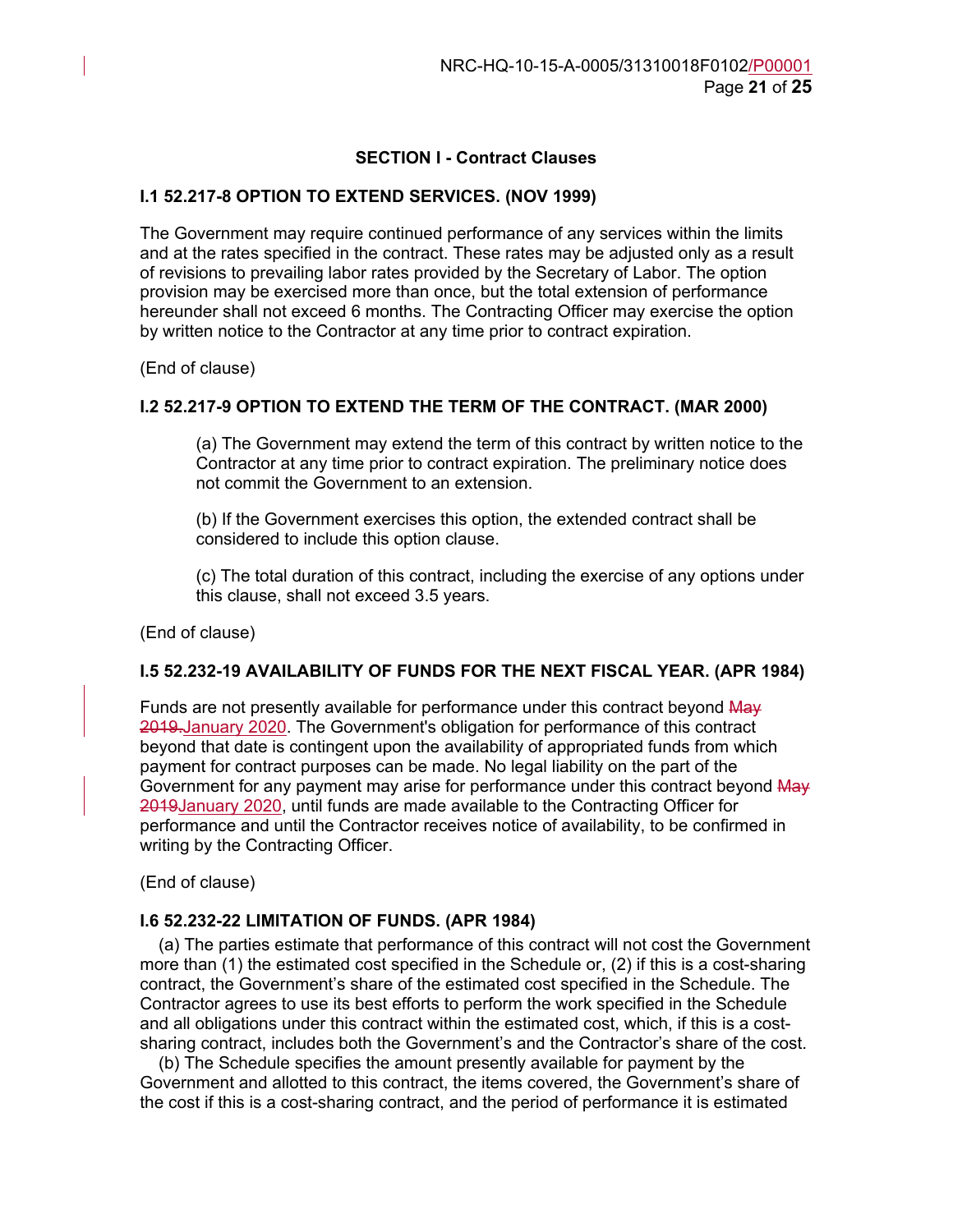the allotted amount will cover. The parties contemplate that the Government will allot additional funds incrementally to the contract up to the full estimated cost to the Government specified in the Schedule, exclusive of any fee. The Contractor agrees to perform, or have performed, work on the contract up to the point at which the total amount paid and payable by the Government under the contract approximates but does not exceed the total amount actually allotted by the Government to the contract.

(c) The Contractor shall notify the Contracting Officer in writing whenever it has reason to believe that the costs it expects to incur under this contract in the next 60 days, when added to all costs previously incurred, will exceed 75 percent of (1) the total amount so far allotted to the contract by the Government or, (2) if this is a cost-sharing contract, the amount then allotted to the contract by the Government plus the Contractor's corresponding share. The notice shall state the estimated amount of additional funds required to continue performance for the period specified in the Schedule.

(d) Sixty days before the end of the period specified in the Schedule, the Contractor shall notify the Contracting Officer in writing of the estimated amount of additional funds, if any, required to continue timely performance under the contract or for any further period specified in the Schedule or otherwise agreed upon, and when the funds will be required.

(e) If, after notification, additional funds are not allotted by the end of the period specified in the Schedule or another agreed-upon date, upon the Contractor's written request the Contracting Officer will terminate this contract on that date in accordance with the provisions of the Termination clause of this contract. If the Contractor estimates that the funds available will allow it to continue to discharge its obligations beyond that date, it may specify a later date in its request, and the Contracting Officer may terminate this contract on that later date.

(f) Except as required by other provisions of this contract, specifically citing and stated to be an exception to this clause—

(1) The Government is not obligated to reimburse the Contractor for costs incurred in excess of the total amount allotted by the Government to this contract; and

(2) The Contractor is not obligated to continue performance under this contract (including actions under the Termination clause of this contract) or otherwise incur costs in excess of—

(i) The amount then allotted to the contract by the Government or;

(ii) If this is a cost-sharing contract, the amount then allotted by the Government to the contract plus the Contractor's corresponding share, until the Contracting Officer notifies the Contractor in writing that the amount allotted by the Government has been increased and specifies an increased amount, which shall then constitute the total amount allotted by the Government to this contract.

(g) The estimated cost shall be increased to the extent that (1) the amount allotted by the Government or, (2) if this is a cost-sharing contract, the amount then allotted by the Government to the contract plus the Contractor's corresponding share, exceeds the estimated cost specified in the Schedule. If this is a cost-sharing contract, the increase shall be allocated in accordance with the formula specified in the Schedule.

(h) No notice, communication, or representation in any form other than that specified in paragraph (f)(2) of this clause, or from any person other than the Contracting Officer, shall affect the amount allotted by the Government to this contract. In the absence of the specified notice, the Government is not obligated to reimburse the Contractor for any costs in excess of the total amount allotted by the Government to this contract, whether incurred during the course of the contract or as a result of termination.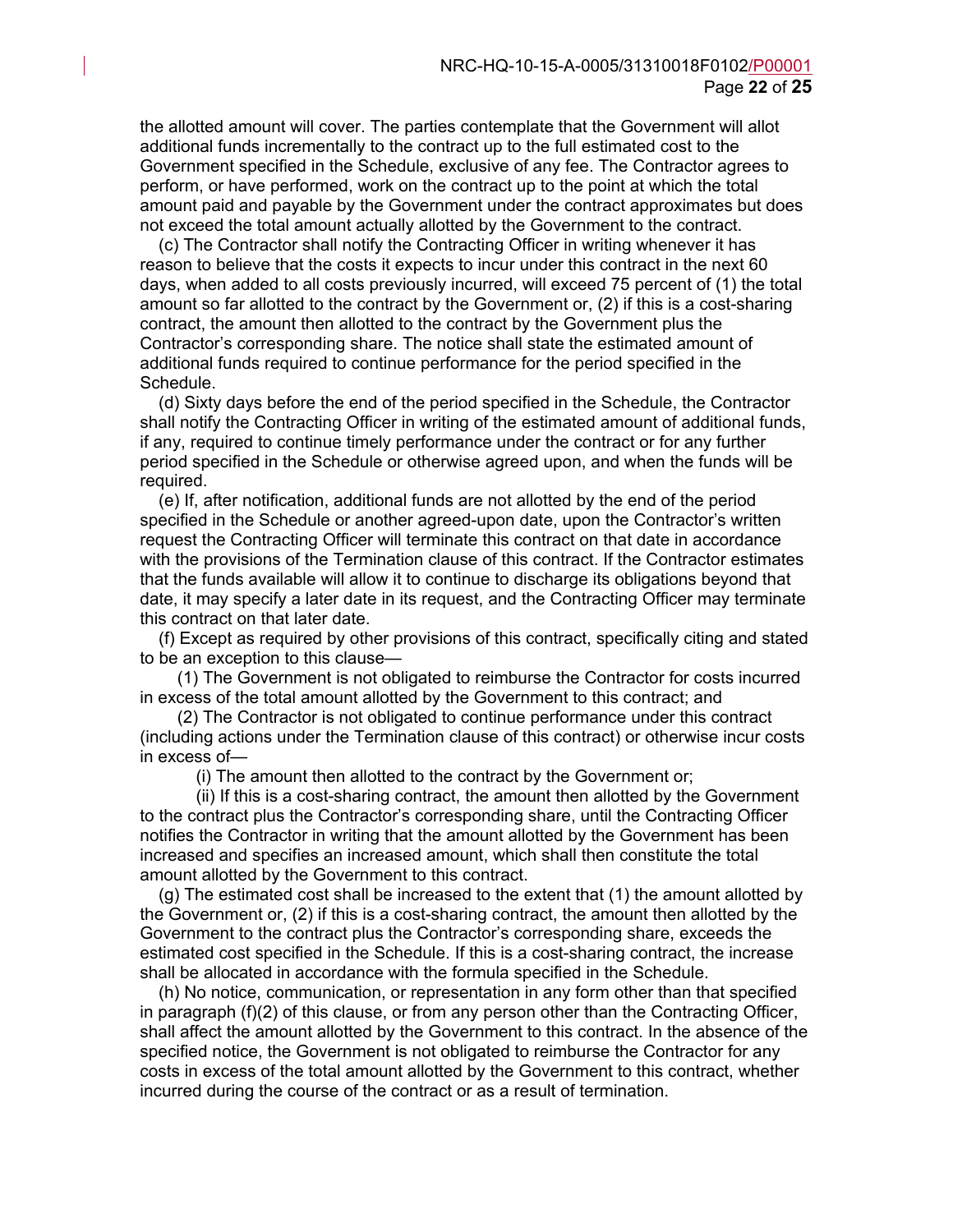(i) When and to the extent that the amount allotted by the Government to the contract is increased, any costs the Contractor incurs before the increase that are in excess of—

(1) The amount previously allotted by the Government or;

(2) If this is a cost-sharing contract, the amount previously allotted by the Government to the contract plus the Contractor's corresponding share, shall be allowable to the same extent as if incurred afterward, unless the Contracting Officer issues a termination or other notice and directs that the increase is solely to cover termination or other specified expenses.

(j) Change orders shall not be considered an authorization to exceed the amount allotted by the Government specified in the Schedule, unless they contain a statement increasing the amount allotted.

(k) Nothing in this clause shall affect the right of the Government to terminate this contract. If this contract is terminated, the Government and the Contractor shall negotiate an equitable distribution of all property produced or purchased under the contract, based upon the share of costs incurred by each.

(l) If the Government does not allot sufficient funds to allow completion of the work, the Contractor is entitled to a percentage of the fee specified in the Schedule equalling the percentage of completion of the work contemplated by this contract. (End of clause)

#### **I.7 2052.215-77 TRAVEL APPROVALS AND REIMBURSEMENT. (OCT 1999)**

(a) All foreign travel must be approved in advance by the NRC on NRC Form 445, Request for Approval of Official Foreign Travel, and must be in compliance with FAR 52.247-63 Preference for U.S. Flag Air Carriers. The contractor shall submit NRC Form 445 to the BPA Call COR no later than 30 days before beginning travel.

(b) The contractor must receive written approval from the BPA Call COR before taking travel that was unanticipated in the Schedule (i.e., travel not contemplated in the SOW, or changes to specific travel identified in the SOW).

(c) The contractor will be reimbursed only for travel costs incurred that are directly related to this BPA CALL and are allowable subject to the limitations prescribed in FAR 31.205-46.

(d) It is the responsibility of the contractor to notify the contracting officer in accordance with the Limitations of Cost clause of this BPA Call when, at any time, the contractor learns that travel expenses will cause the contractor to exceed the estimated costs specified in the Schedule.

(e) Reasonable travel costs for research and related activities performed at State and nonprofit institutions, in accordance with Section 12 of Pub. L. 100-679, must be charged in accordance with the contractor's institutional policy to the degree that the limitations of Office of Management and Budget (OMB) guidance are not exceeded. Applicable guidance documents include OMB Circular A-87, Cost Principles for State and Local Governments; OMB Circular A-122, Cost Principles for Nonprofit Organizations; and OMB Circular A-21, Cost Principles for Educational Institutions. (End of Clause)

#### **I.8 52.252-2 Clauses Incorporated by Reference (FEB 1998)**

This contract incorporates one or more clauses by reference, with the same force and effect as if they were given in full text. Upon request, the Contracting Officer will make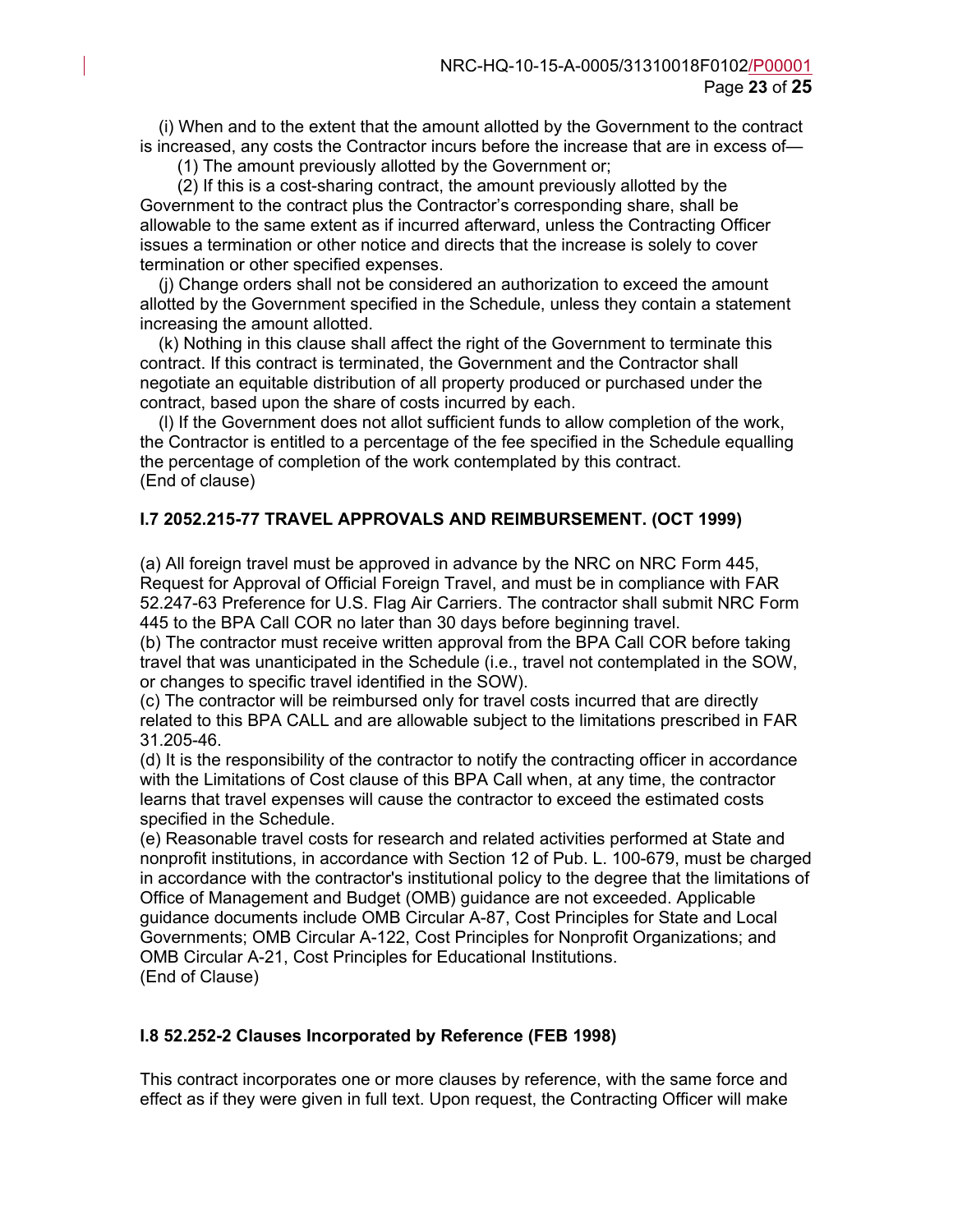their full text available. Also, the full text of a clause may be accessed electronically at this/these address(es): http://www.acquisition.gov/far

52.227-14 RIGHTS IN DATA--GENERAL AUG 1999 52.237-3 CONTINUITY OF SERVICES JAN 1991

 $\overline{\phantom{a}}$